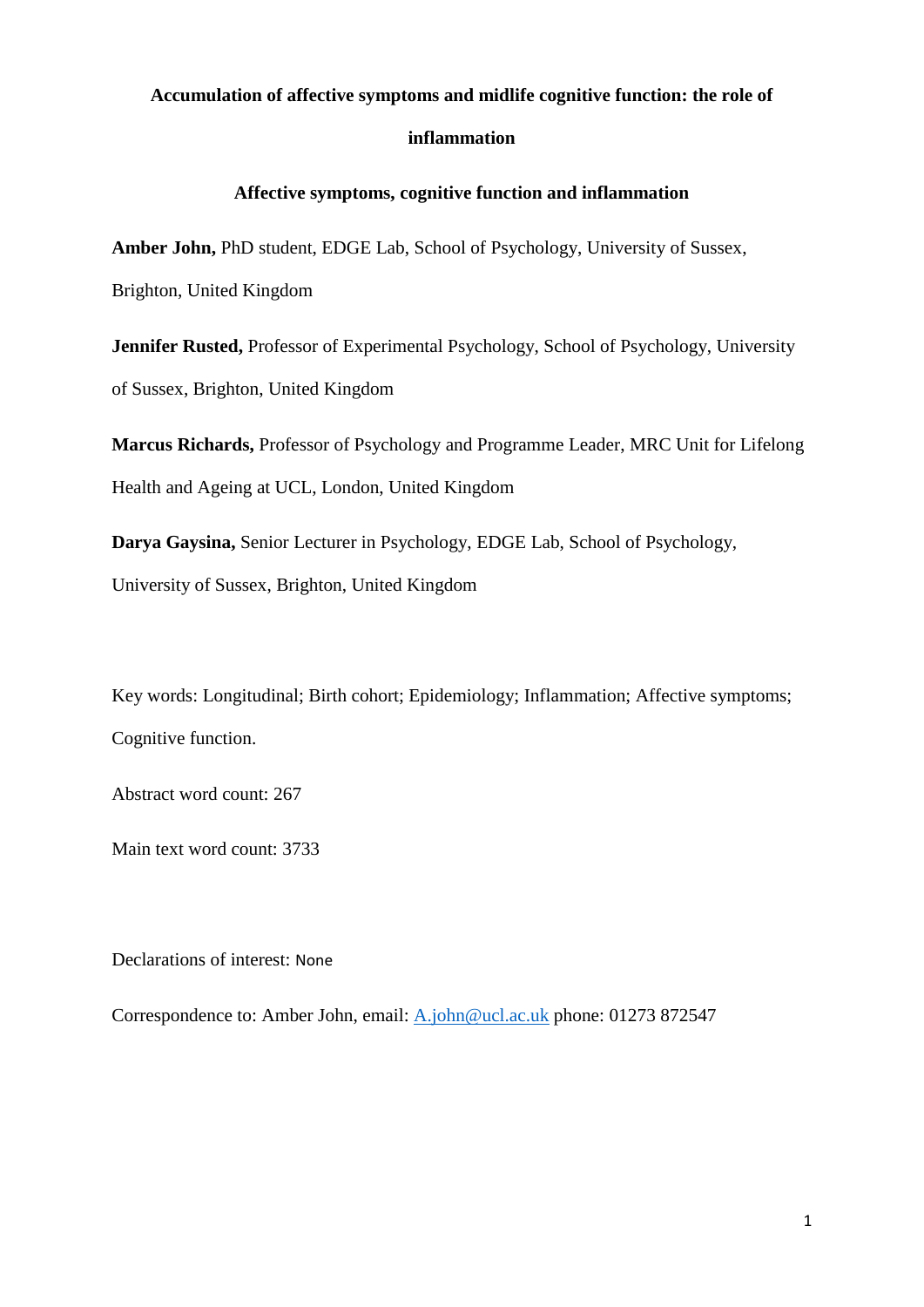#### **ABSTRACT**

**Background:** The aim of the present study was to test whether C-Reactive Protein (CRP), a proxy measure of inflammation, is elevated in people with higher child and adulthood affective symptoms and whether elevated CRP predicts midlife cognitive function.

**Methods:** Data were used from the National Child Development Study ( $n = 6276$ ). Measures of memory, verbal fluency, information processing speed and accuracy were available in midlife (age 50). Affective symptoms were assessed in childhood (ages 7, 11, 16) and in adulthood (ages 23, 33, 42, 50). The level of plasma CRP was measured at age 44. Pathway models, unadjusted and fully adjusted for sex, education, childhood socioeconomic position, childhood cognitive ability and affective symptoms at age 50, were fitted to test direct associations between affective symptoms and midlife cognitive function, and indirect associations via the inflammatory pathway (CRP level).

**Results:** In a fully adjusted model, there were significant indirect associations between adult affective symptoms and immediate memory  $(\beta = 0.01, SE = 0.003, p = .03)$  and delayed memory ( $\beta$ =-0.01, SE=0.004,  $p$ =.03) via CRP. In addition, there were significant indirect associations between affective symptoms in childhood and immediate memory (β=-0.001, SE=0.00,  $p=0.03$ ) and delayed memory ( $\beta$ =-0.001, SE=0.001,  $p=0.03$ ), via adult affective symptoms and associated CRP. Independent of CRP, there was a significant direct association between adult affective symptoms and information processing errors  $(\beta=0.47, \alpha$ SE=0.21, *p*=.02). There were no direct or indirect associations between affective symptoms and verbal fluency or information processing speed.

**Conclusions:** CRP at age 44 is elevated in people with higher affective symptoms from age 7 to 42, and elevated CRP is associated with poorer immediate and delayed memory at age 50.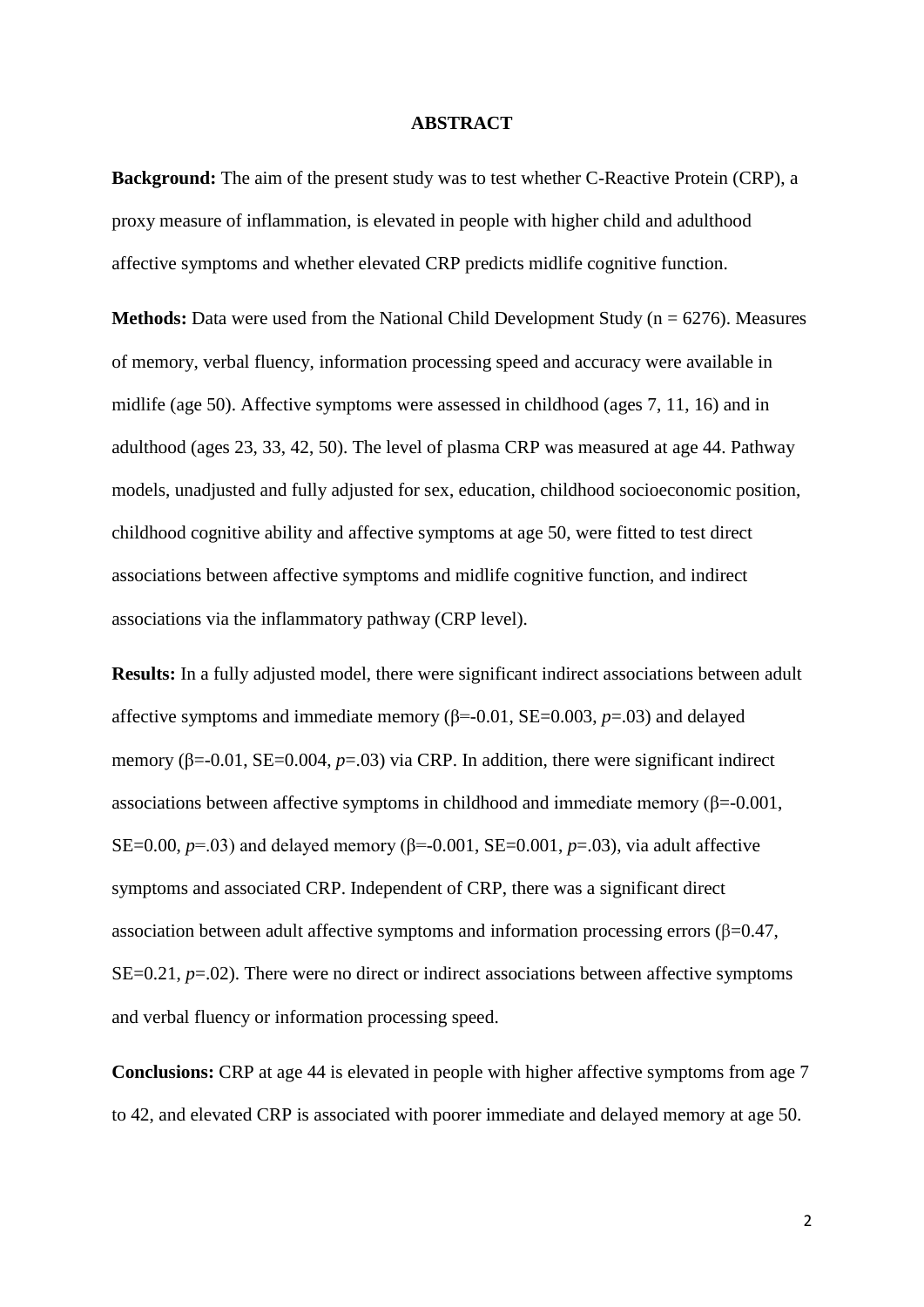#### **INTRODUCTION**

Systematic reviews have shown that affective symptoms (depression and anxiety) are associated with faster cognitive decline and an increased risk of dementia in older adulthood (1–6) More recent studies using longitudinal data from British birth cohorts suggest that persistent affective symptoms are associated with poorer cognitive function, specifically verbal memory in early old age (age 69) (7) and midlife (age 50) (8). Taken together, these findings suggest that persistent affective episodes can affect cognitive function as early as midlife.

There is a growing body of research, investigating possible biological mechanisms that may contribute to observed associations between affective symptoms and subsequent cognitive function. One plausible hypothesis is that inflammation plays an important role in the association between affective symptoms and cognition (9–11). Inflammation refers to the immune system's response to threat, such as infection or injury. C-Reactive Protein (CRP) is an acute phase reactant, produced in the liver and released into the bloodstream in response to inflammation. High concentrations of CRP are indicative of elevated levels of inflammation and can therefore be used as an inflammatory marker. There is evidence that peripheral measures correlate with inflammatory markers in the brain (12).

Research has shown a cross-sectional association between depressive symptoms and plasma levels of inflammatory markers, including CRP (13, 14). Converging lines of evidence support the association between depression and inflammation, whereby elevated inflammation can increase vulnerability for depression (15) and psychological stress can increase production of pro-inflammatory cytokines (15–18). Additionally, a growing body of research has also focussed on the association between depression and CRP over time, showing elevated CRP levels in people with cumulative depressive symptoms across

3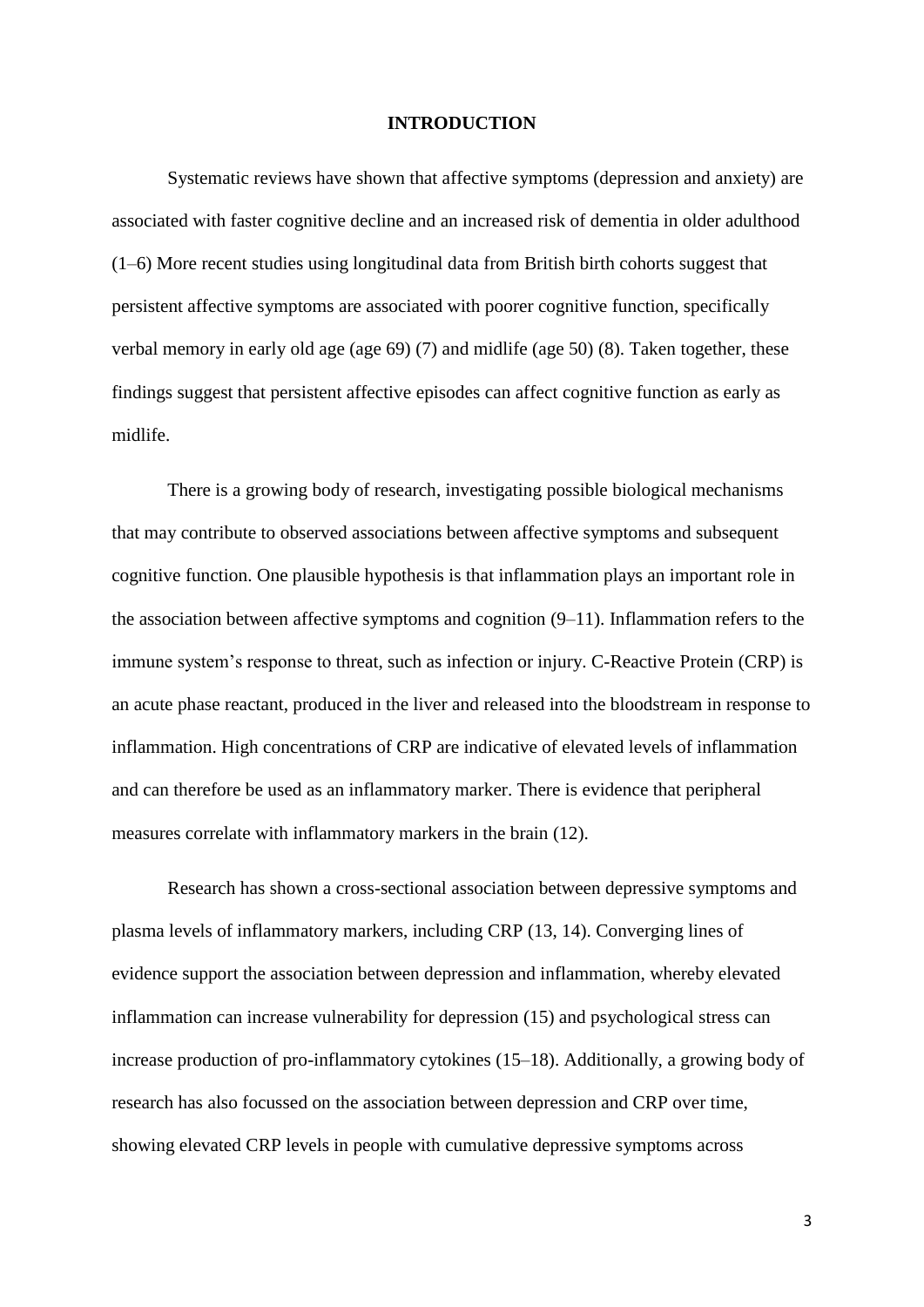adolescence and early adulthood (19). The timing of this longitudinal association remains unclear, with research showing that inflammation can precede depression onset and contribute to pathogenesis of this condition (20), and also that depressive symptoms are associated with elevated fibrinogen (a biomarker of inflammation) across time (21). It is therefore possible that associations between inflammation and depression may be bidirectional.

In addition to this, research has proposed that inflammatory changes may be an important pathological feature of dementia (9). Specifically, evidence from longitudinal studies have shown that peripheral inflammatory markers measured during midlife are associated with risk of dementia after 25 years, and that these processes are operating long before emergence of clinical symptoms of dementia (12). Systematic reviews have also shown that high concentrations of peripheral inflammatory markers are associated with increased risk of cognitive impairment and dementia (22, 23). In addition to dementia, markers of inflammation including CRP can also prospectively predict poorer cognitive function after follow up and faster cognitive decline over time (24). These converging lines of evidence suggest that inflammation may play an important role within the association between affective symptoms and midlife cognitive function. However, to the best of our knowledge this hypothesis has never been directly tested in a prospective population-based birth cohort.

The aim of the present study was therefore to test whether inflammation, measured with CRP, is elevated in people with higher affective symptoms over the life course and whether elevated CRP is associated with midlife cognitive outcomes. In order to address this aim, direct associations of affective symptoms in childhood and adulthood, as well as their indirect associations with midlife cognitive function, via the inflammatory pathway were estimated. We hypothesised that CRP levels at age 44 will be elevated in people with higher

4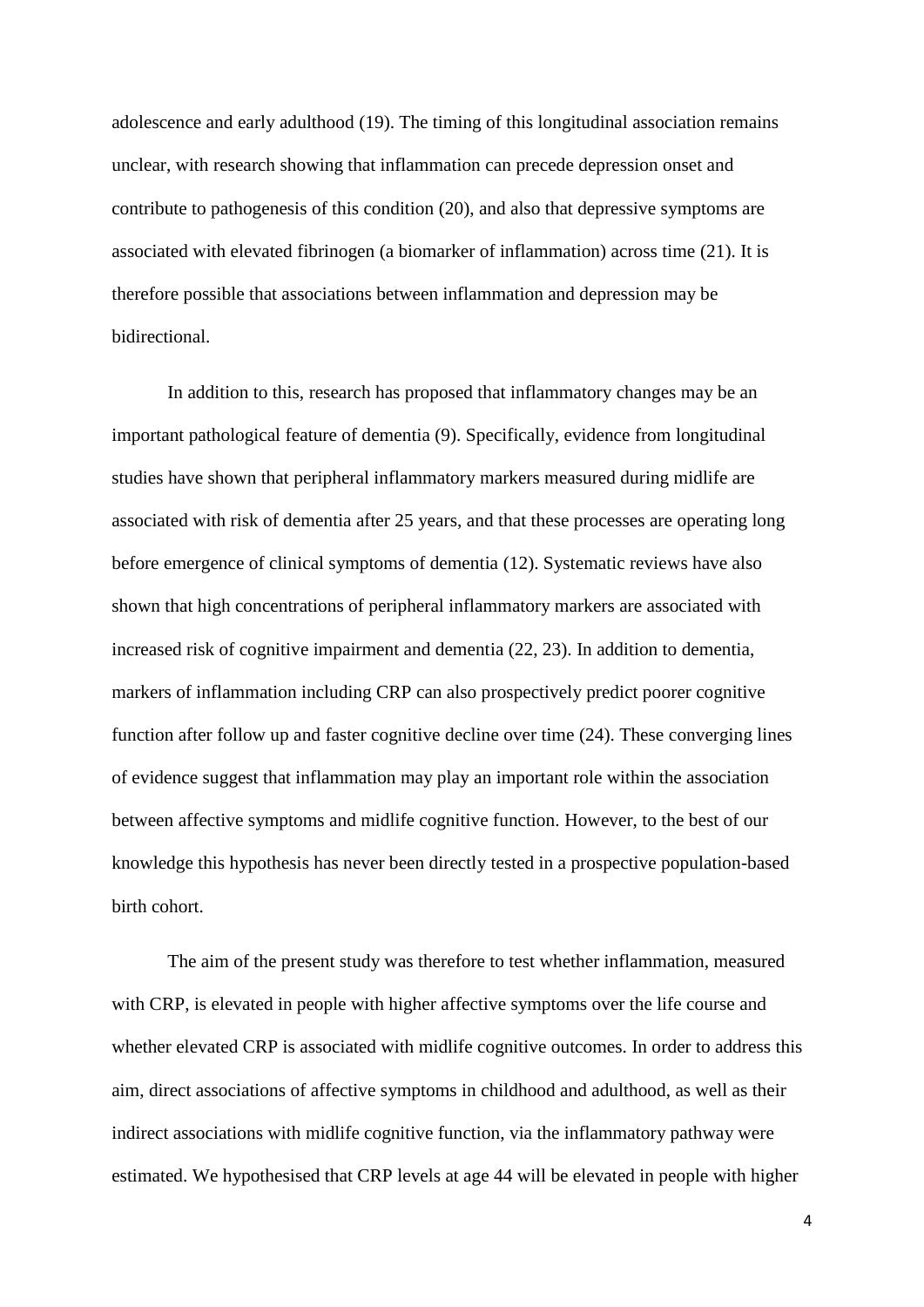affective symptoms from age 7 to 42, and that elevated CRP levels at age 44 will be associated with poorer cognitive outcomes at age 50.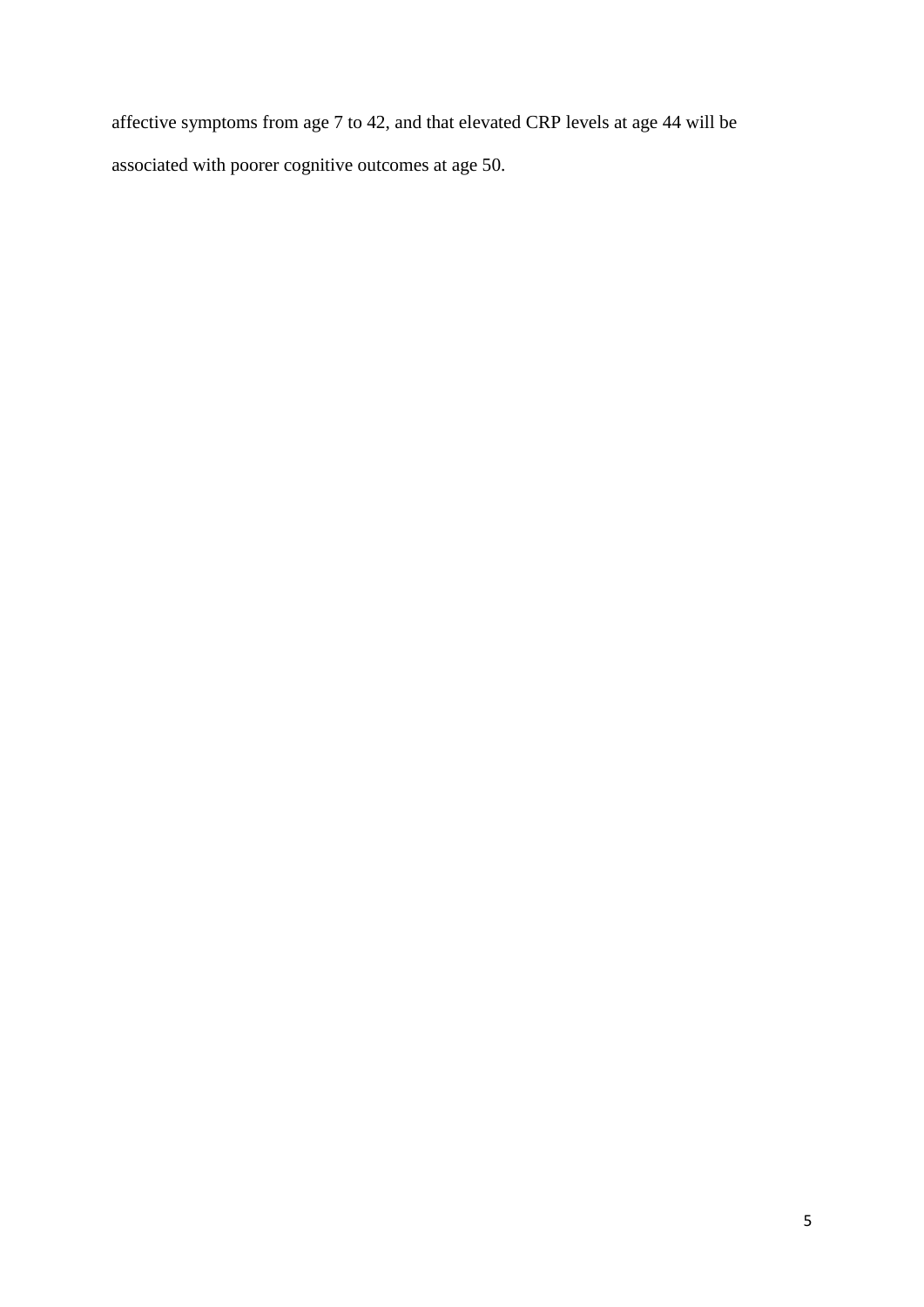#### **METHODS AND MATERIALS**

# **Participants**

Data were used from the National Child Development Study (NCDS), a national representative sample of 17,415 people born in England, Scotland and Wales during one week of 1958. Data have been collected at ages 0, 7, 11, 16, 23, 33, 42, 44, 46, 50, and 55 (25). At age 44, biomedical data were collected from a subset of cohort members with informed consent (N=9377), and blood samples were drawn. Of the 9,377 people who took part in the biomedical sweep, 8,753 consented to blood sample collection. Ethical approval for the biomedical sweep at age 44 was provided by the South-East Multi-centre Research Ethics Committee. Additional ethical approval for the present study was obtained from the University of Sussex (Reference number: ER/AJ316/1). Data can be accessed upon application to METADAC.

#### **Measures**

#### *Cognitive function*

Cognitive data were available at age 50. Short-term and delayed memory were assessed using a word recall task consisting of a list of 10 common words recalled immediately after presentation and again after a 5-minute delay. Verbal fluency was captured by naming as many animals as possible in one minute ((26). Information processing was measured using a letter cancellation task, in which participants are required to cross out as many target letters (Ps and Ws) as possible within a grid of random letters in one minute. Information processing speed is based on the total number of letters searched, and information processing accuracy is based on the number of target letters missed up to the last letter searched (higher scores represent more errors). These cognitive tasks are described in detail elsewhere (27).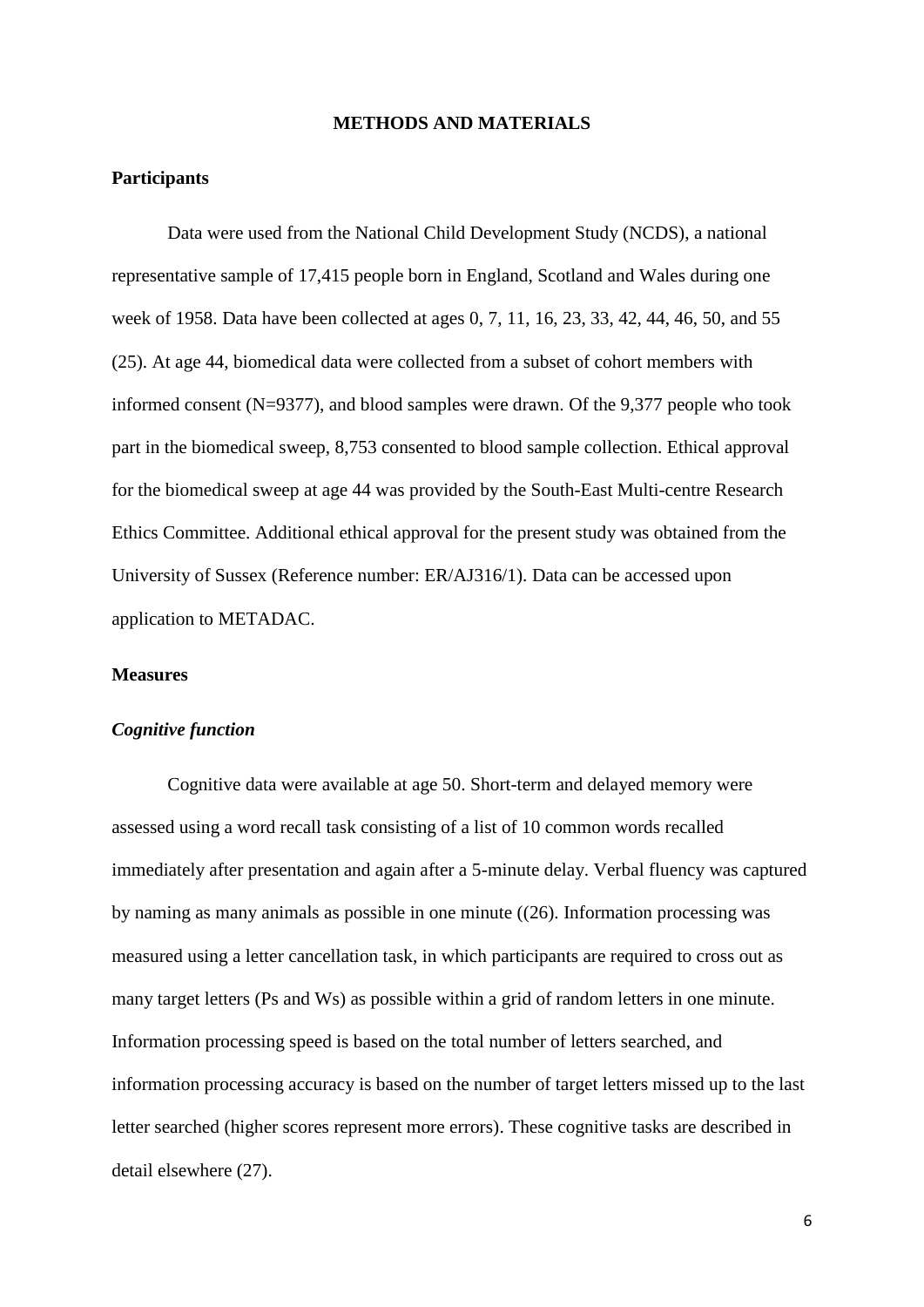# *Affective symptoms*

Affective symptoms were assessed repeatedly in childhood and adolescence using the Rutter Behaviour Child Scale A at ages 7, 11 and 16. These questionnaires were completed by cohort members' parents, usually the mother. At age 16, the Rutter Behaviour scale comprised 18 items, encompassing both internalising and externalising symptoms. At ages 7 and 11, a shorter version of the Rutter Behaviour scale was administered, comprising 14 items. According to previous research, at age 16, 5 items from this scale were used to create a measure of internalising symptoms (worries, solitary, miserable, fearful, fussy). Four of these items were also available at ages 7 and 11 (worries, solitary, miserable, fearful) and these were used to create a measure of internalising symptoms at these time-points. These items in particular were used in order to be consistent with previous research (28, 29). Confirmatory factor analysis (CFA) was used to derive latent scores of affective symptoms at each timepoint. This was a good fit to the data (Supplementary table 1). Mean latent score was also calculated across ages 7, 11 and 16 to derive an overall measure of affective symptoms in childhood.

Affective symptoms were assessed repeatedly in adulthood at ages 23, 33, 42, and 50 using the Malaise Inventory Scale (30). At ages 23, 33, and 42, this was a 24-item selfcompletion questionnaire designed to capture psychological distress. At age 50, the shortform questionnaire (9 items) was used. These 9 items were selected from all four time-points to make scores more comparable over time. CFA was conducted on these 9 items at each available time-point to derive latent scores of affective symptoms at ages 23, 33, 42, and 50. This fitted the data well (Supplementary table 1). Mean latent score was calculated for ages 23, 33, and 42 and this was used to predict CRP at age 44. The latent affective symptom score at age 50 was used as a covariable.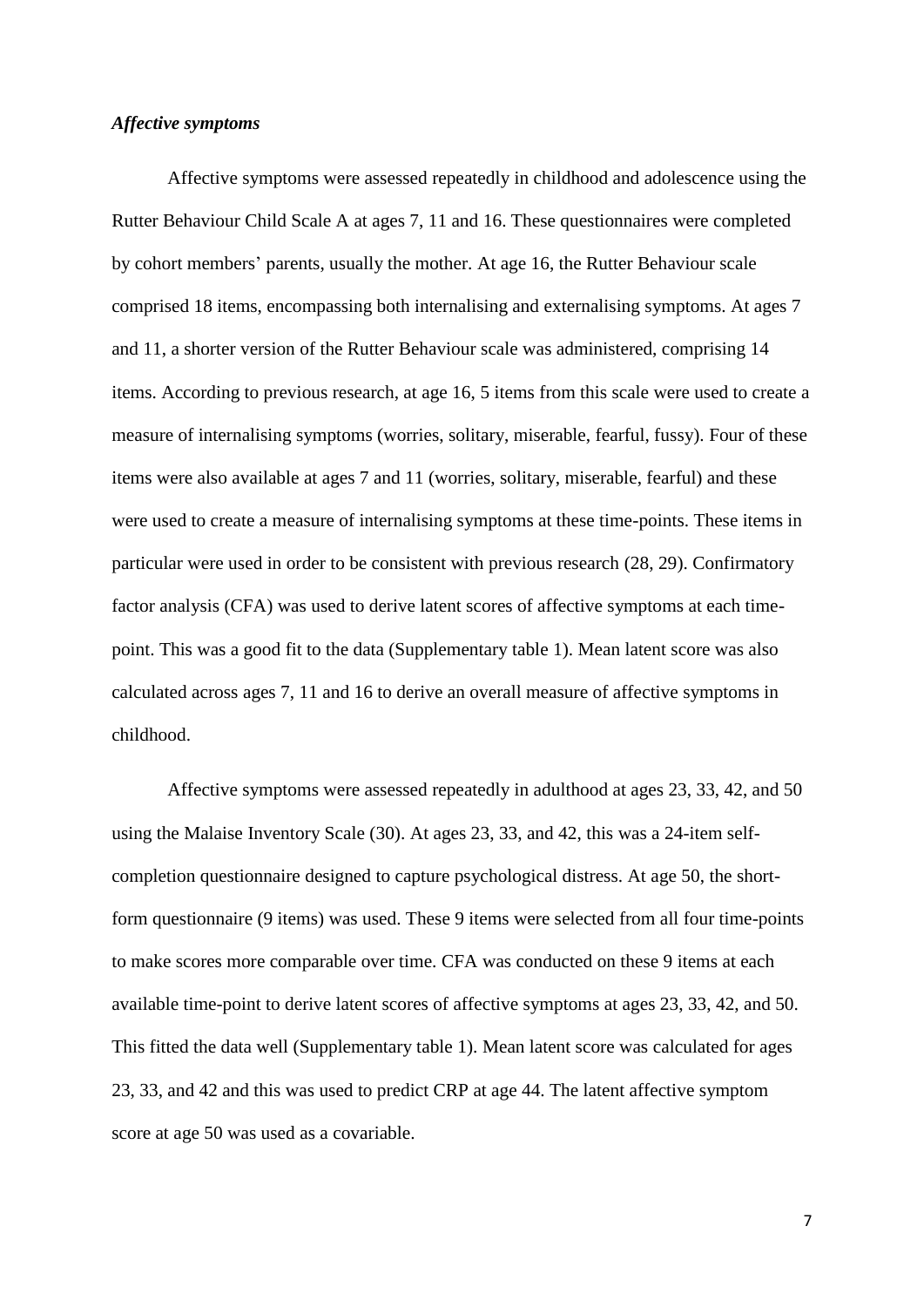# *Inflammation*

For the purposes of this paper, inflammation status was assessed by recorded level of C-Reactive Protein (CRP) in citrated plasma (mg/L), acquired from blood samples collected during the biomedical sweep at age 44 by trained nurses and analysed by partnered laboratories (Elliott, Johnson, & Shepherd, 2008). CRP was measured on citrated plasma by high-sensitivity nephelometric analysis of latex particles which were coated with CRPmonoclonal antibodies  $(32)$ . The inter- and intra-assay variation coefficients were  $> 10\%$  for CRP (8.3% and 4.7% respectively). Further details about the processing of CRP data is available elsewhere (31). CRP values of  $>10$ mg/L (N = 230) are indicative of recent infection (33) and as such these cases were excluded from the analysis to be consistent with previous research (34, 35).

# *Covariables*

Covariables selected for the study were based on previous research and comprised measures of sex, educational attainment (36–38), childhood cognition (36, 38–40), and childhood socio-economic position (38, 41). Affective symptoms at age 50 were also included in the model to account for concurrent affective symptoms. Education was captured by cohort member's highest educational qualification achieved by age 50. This was categorised into 1) Low education (up to GCSE level); 2) middle education (up to A Level); and 2) high education (Degree). Two measures of childhood cognitive ability (reading and mathematics) at age 7 were included. Reading ability was captured using the Southgate Group Reading Test, a task designed to assess word recognition and comprehension, producing a score ranging from 0-30. Mathematical ability was measured using the Problem Arithmetic Test, requiring completion of 10 problem questions, producing a score ranging from 0-10. Socio-economic position at age 11 was based on parental occupation and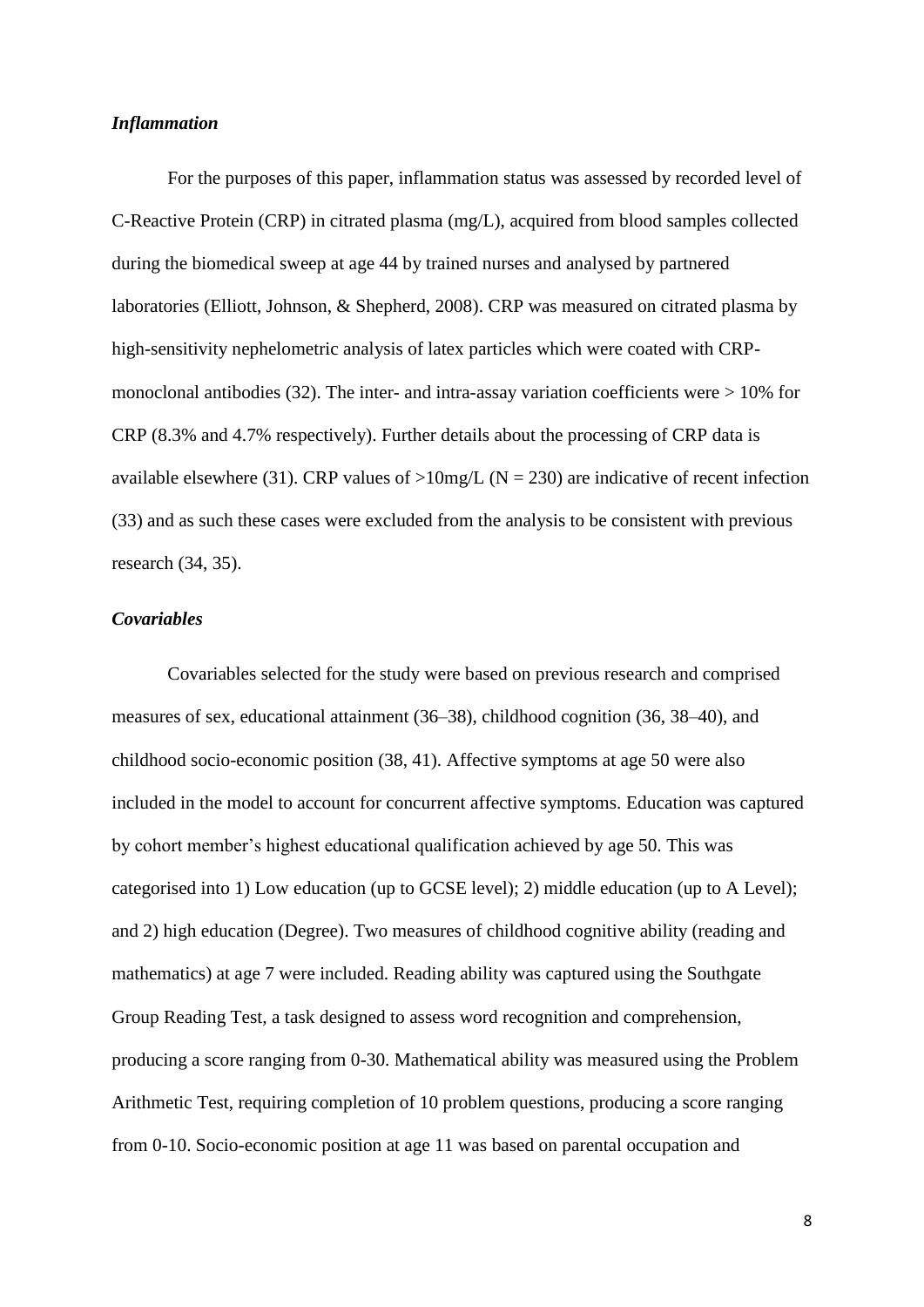household tenure, categorised into working, intermediate and middle. The derivation of this variable was based on guidance from the Centre for Longitudinal Studies (CLS) (Elliott & Lawrence, 2014). Specifically, cohort members were coded as middle class if paternal occupation was professional, managerial etc (RGSC class I or II) and they were not living in council accommodation and mother occupation was not manual. Cohort members were coded as intermediate class if paternal occupation was professional/managerial (RGSC class 1 or 2) but either the cohort member was living in council accommodation or mother was in a manual occupation. Cohort members were also coded as intermediate class in paternal occupation was routine non-manual (RGSC clas IIIa). Cohort members were also considered to be intermediate class if paternal occupation was manual or in routine service, but they were living in accommodation which was owner occupied. Finally, cohort members were coded as working class, if paternal occupation was manual or routine service and they were not living in accommodation which was owner occupied.

#### **Analytical procedure**

A series of models were run, estimating the direct associations between childhood and adult affective symptoms and cognitive function at age 50. Indirect pathways between symptoms and cognitive function through CRP were also estimated. All measures of cognitive function were included in the same model to account for covariances between different cognitive domains; non-significant covariances were removed from the model. Pathway analysis was conducted in Mplus Version 8 (43).

The initial pathway model was unadjusted, and subsequent models were adjusted for sex, education, childhood cognitive ability, childhood socioeconomic position, and affective symptoms at age 50. Including sex as a stratifying variable did not significantly improve model fit, and as such this was used in all analyses as a covariable (Supplementary Table 2).

9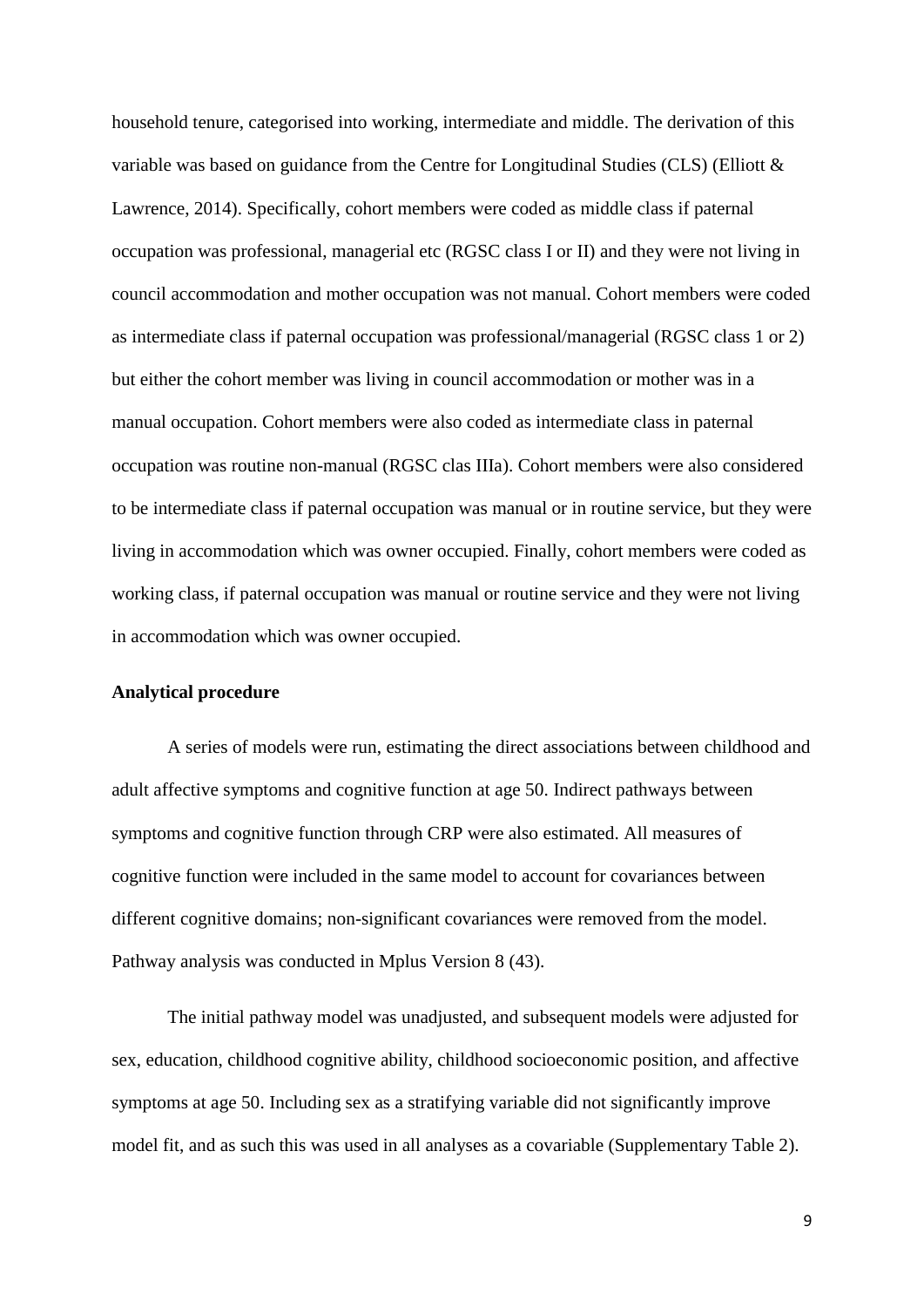Model fit was assessed using chi-square goodness of fit, CFI, TLI and RMSEA statistics. All missing data were addressed using full information maximum likelihood (FIML) (44–46).

A sensitivity analysis was conducted to test whether affective symptoms at certain ages were more strongly associated with elevated CRP and cognitive outcomes in adulthood. In order to do this, the model was re-run using the latent scores of affective symptoms at each age as individual predictors in the model. This allows us to identify particular ages at which affective symptoms may have important effects on CRP and cognitive outcomes. In addition to testing each age as a sensitive period, accumulation was also tested in a further sensitivity analysis. Specifically, latent variables of affective symptoms at all ages were dichotomised based a cut-off of the 75<sup>th</sup> percentile, in line with previous research (47). Participants with scores lower than the 75<sup>th</sup> percentile were considered to have no/low symptoms and participants with scores higher than 75<sup>th</sup> percentile were considered to have moderate/high affective symptoms. These scores were then summed to create an overall measure of total accumulation of affective symptoms from age 7 to 42. The range of possible scores was from 0 (no time points with moderate/high affective symptoms) to 6 (moderate/high affective symptoms at all time points). This method of assessing accumulation has been used in previous research using longitudinal birth cohort data (7, 8). The affective symptom accumulation score was then added to the model as a predictor. Additionally, the model was re-run using the MLR estimator, which is robust to non-normal disrtributions in the model to ensure skew did not affect the results. As, results using MLR estimator were substantially identical to those reported in the main analysis these are not presented.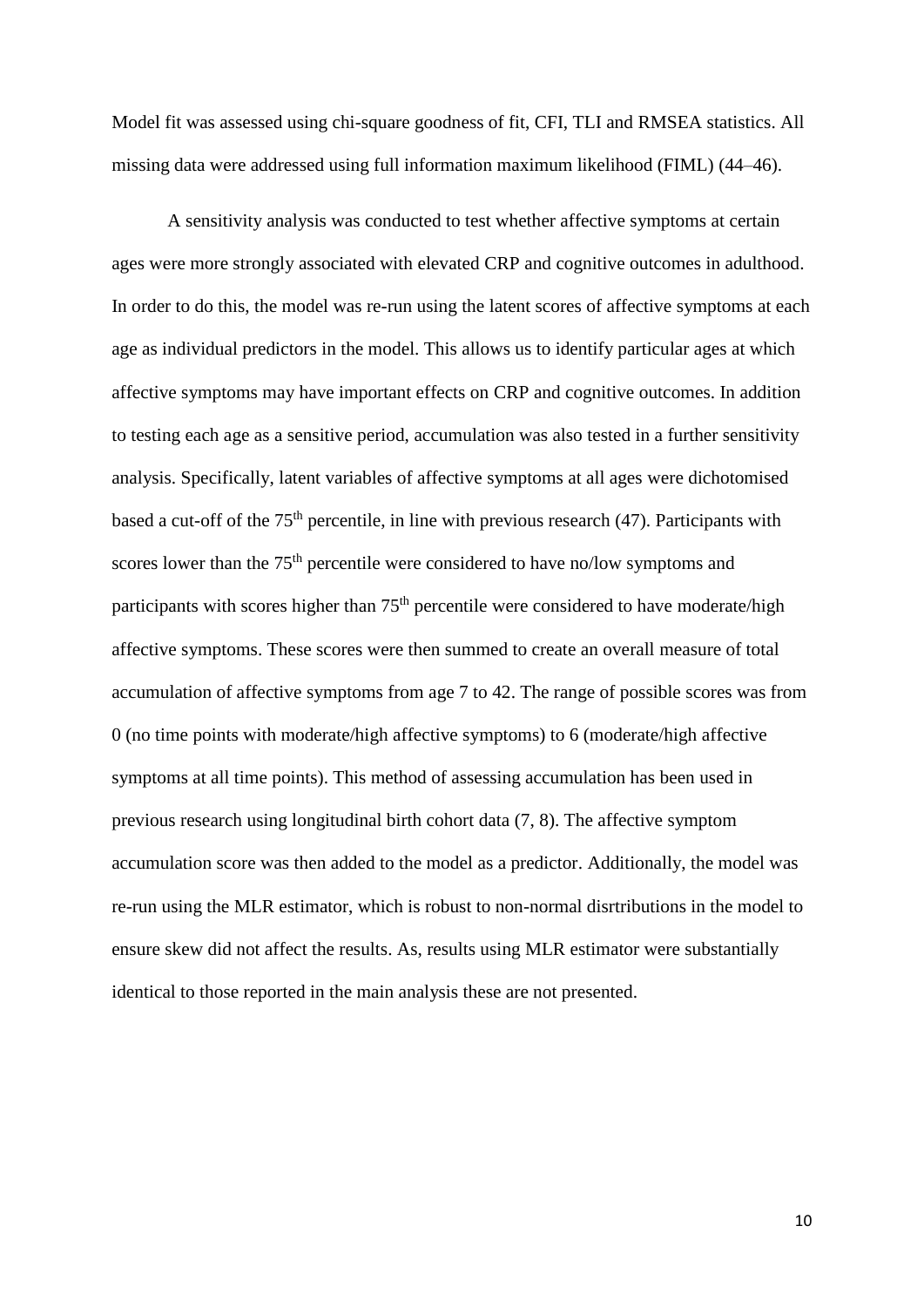#### **RESULTS**

# **Missing data and demographic information**

The initial sample was comprised of 9377 participants who took part in the biomedical sweep at age 44. Of these 9377 people, 7928 (84.5%) had complete information on all cognitive domains. Within the sample with complete cognitive data, 7859 (99.1%) also had complete information on affective symptoms. There were 6325 (80.5%) people who also had a CRP measure (<10mg/L). Finally, there were 4908 (77.6%) people who also had complete covariable data (Figure 1). This final sample did not differ significantly from the sample with missing data on sex ( $p = .94$ ), childhood affective symptoms ( $p = .08$ ), education  $(p = .09)$ , or childhood socioeconomic position  $(p = .27)$ . However, the sample with complete information showed significantly lower adult affective symptoms ( $p < .001$ ). Additionally, the sample with complete information also had significantly lower CRP levels ( $p = .02$ ), and had significantly higher childhood cognitive scores, based on maths (*p* = .002) and reading (*p*  $< .001$ ).

Additional analysis was conducted to test how missingness on CRP assessment was associated with other key observed variables. Cohort members with missing CRP data had significantly higher affective symptoms in adulthood ( $p < .001$ ) and in childhood ( $p < .001$ ), and significantly poorer information processing accuracy scores  $(p = .01)$  than cohort members with available CRP data. Cohort members with missing CRP data did not significantly differ from people with available CRP measures on immediate memory ( $p =$ .75), delayed memory ( $p = .054$ ), verbal fluency ( $p = .96$ ), or information processing accuracy  $(p = .61)$  scores. The full information maximum likelihood (FIML) method resulted in the analytical sample of 6276 participants (see Table 1).

#### *Direct associations with midlife cognitive function:*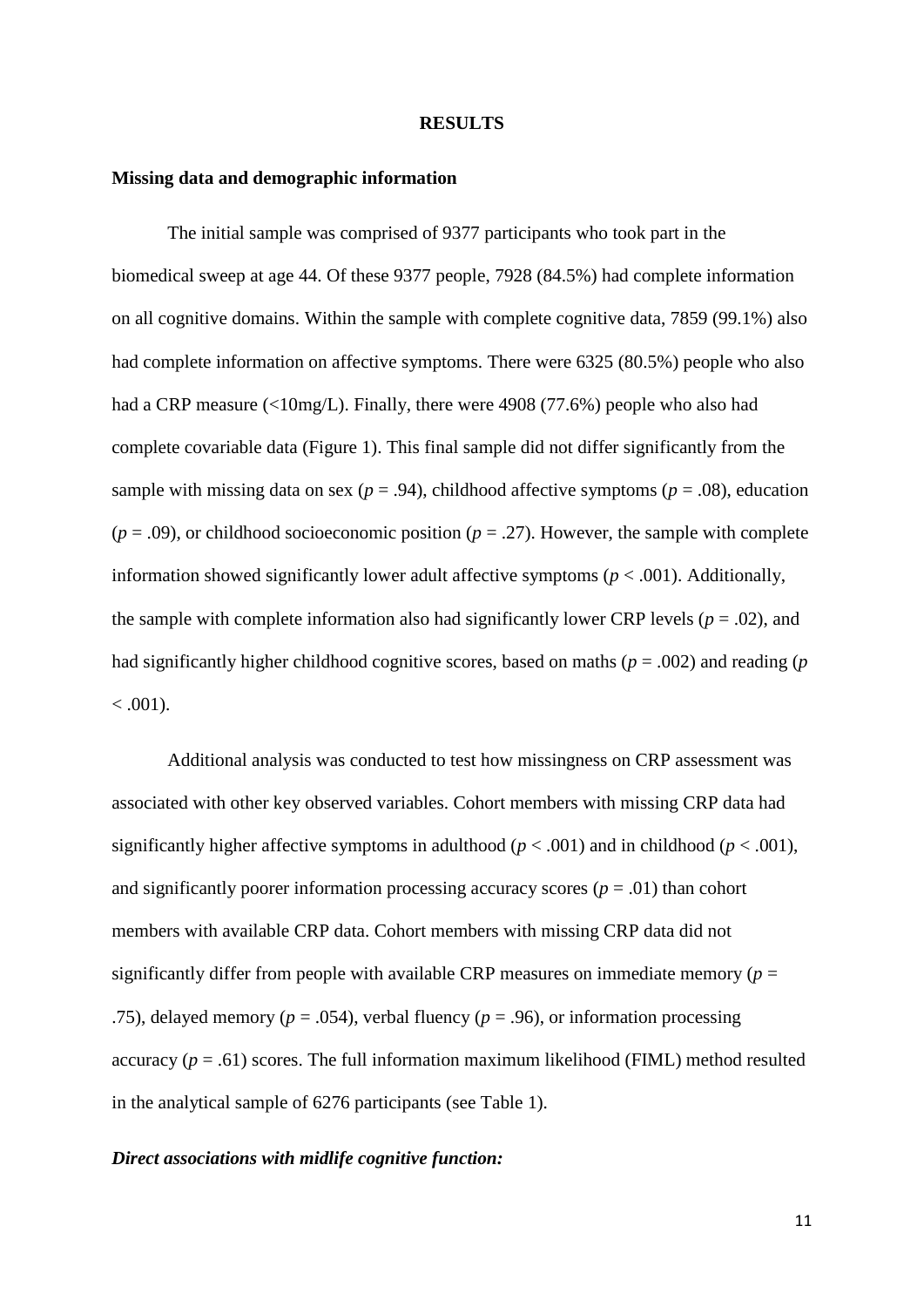After adjustment for all key covariables, *adult affective symptoms* (age 23 to 42*)* were directly associated with information processing accuracy ( $\beta = 0.47$ , SE = 0.21, *p* = .02) at age 50, but no other cognitive domains. In this fully adjusted model, there were no significant direct associations between *childhood affective symptoms* and any cognitive domain. There were, however, significant direct associations between *CRP* and immediate memory ( $\beta$  = -0.04,  $SE = 0.01$ ,  $p < .001$ ) and delayed memory ( $\beta = -0.05$ ,  $SE = 0.01$ ,  $p < .001$ ) at age 50 (Table 2; Figure 2).

# *Indirect associations with midlife cognitive function:*

After adjustment for the covariables, there were significant indirect associations between *adult affective symptoms* on immediate ( $\beta$  = -0.01, SE = 0.003, *p* = .03) and delayed memory ( $\beta$  = -0.01, SE = 0.004,  $p$  = .03) at age 50, whereby CRP level was elevated in people with higher adult affective symptoms, and this elevated CRP predicted midlife memory outcomes. In this fully adjusted model, there were significant indirect associations between *childhood affective symptoms* and information processing accuracy (β = 0.07, SE = 0.03,  $p = .03$ ) via adult affective symptoms. Finally, there were significant indirect associations between *childhood affective symptoms* and immediate memory ( $\beta$  = -0.001, SE = 0.00,  $p = .03$ ) and delayed memory ( $\beta = -0.001$ ,  $SE = 0.001$ ,  $p = .03$ ) via adult affective symptoms and subsequent CRP level (Table 2; Figure 2).

# *Total associations with midlife cognitive function:*

The fully adjusted model showed a significant total association between *adult affective symptoms* and immediate memory ( $\beta$  = -0.22, SE = 0.04, *p* < .001), delayed memory,  $(\beta = -0.24, SE = 0.05, p < .001)$ , verbal fluency  $(\beta = -0.92, SE = 0.18, p < .001)$ , and information processing accuracy ( $β = 0.55$ ,  $SE = 0.12$ ,  $p < .001$ ), but not information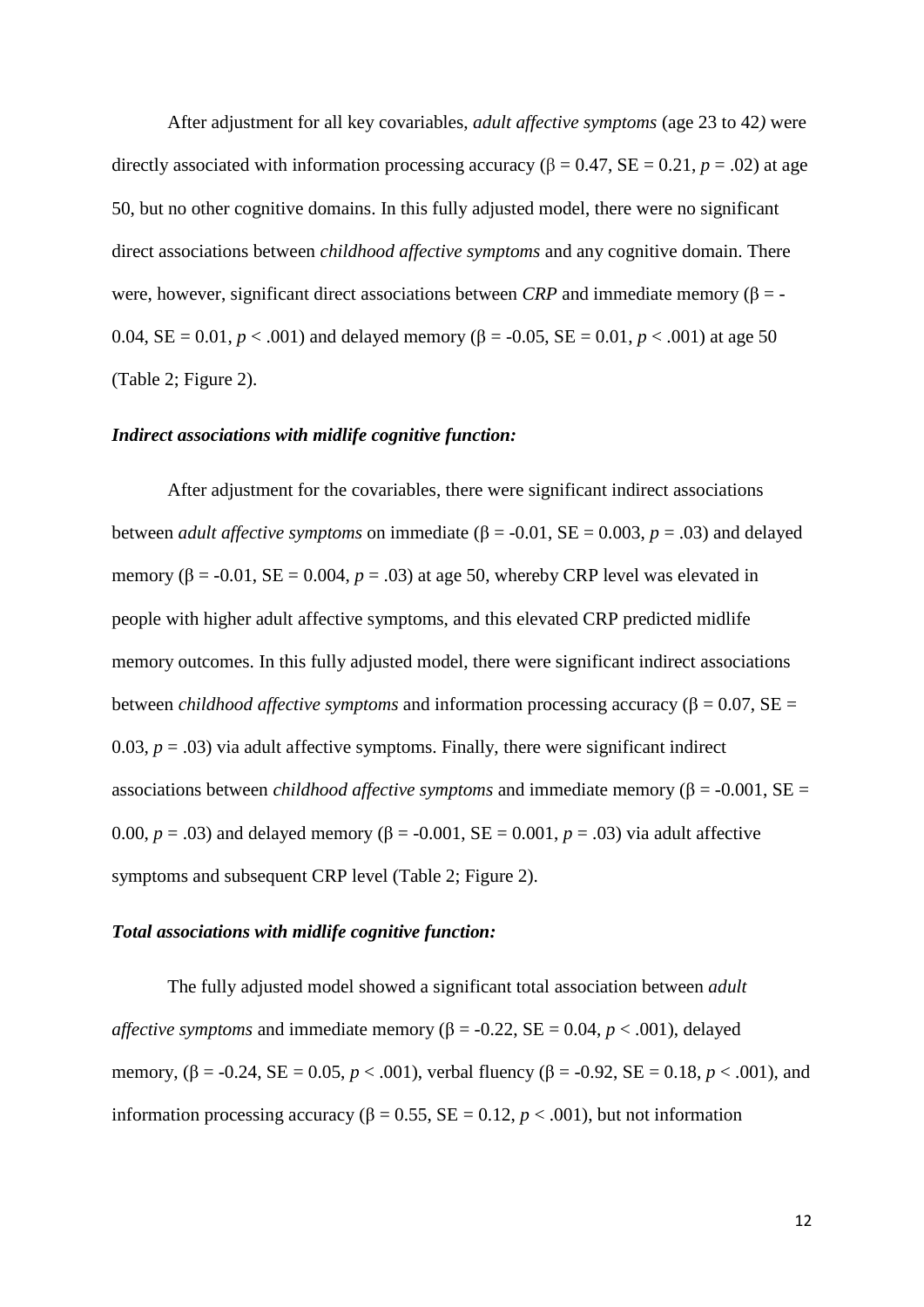processing speed ( $\beta$  = -1.32, SE = 2.58,  $p$  = .61). There were no significant total associations between *childhood affective symptoms* and any cognitive domains (Table 2).

# **Sensitivity analysis**

Fully adjusted models including latent scores of affective symptoms at each age as individual predictors revealed that there were significant direct effects of affective symptoms at age 23 on immediate memory ( $\beta$  = -0.07, SE = 0.03, p = .01) and of affective symptoms at age 16 (teacher rated) on verbal fluency ( $\beta$  = -0.04, SE = 0.01, p = .002). However, there were no significant indirect effects of affective symptoms at any age on cognitive outcomes through CRP.

Sensitivity analysis where models were re-run including scores of accumulation of affective symptoms from age 7 through to age 42 showed that there was no significant direct associations between accumulation of affective symptoms and any cognitive outcomes. However, there were significant indirect associations between accumulation of affective symptoms and immediate memory ( $β = -0.002$ ,  $SE = 0.001$ ,  $p = .03$ ) and delayed memory ( $β$  $= -0.002$ , SE  $= 0.001$ ,  $p = .03$ ) at age 50, via CRP. There were no significant indirect associations between accumulation of affective symptoms and other cognitive domains through CRP. There were significant total effects of accumulation of affective symptoms on immediate memory (β = -0.05, SE = 0.01, p < .001), delayed memory (β = -0.05, SE = 0.01, p  $= .001$ ), verbal fluency ( $\beta = -0.19$ ,  $SE = 0.05$ ,  $p < .001$ ), and information processing accuracy  $(\beta = -0.07, SE = 0.03, p = .02)$ , but not information processing speed (Table 3).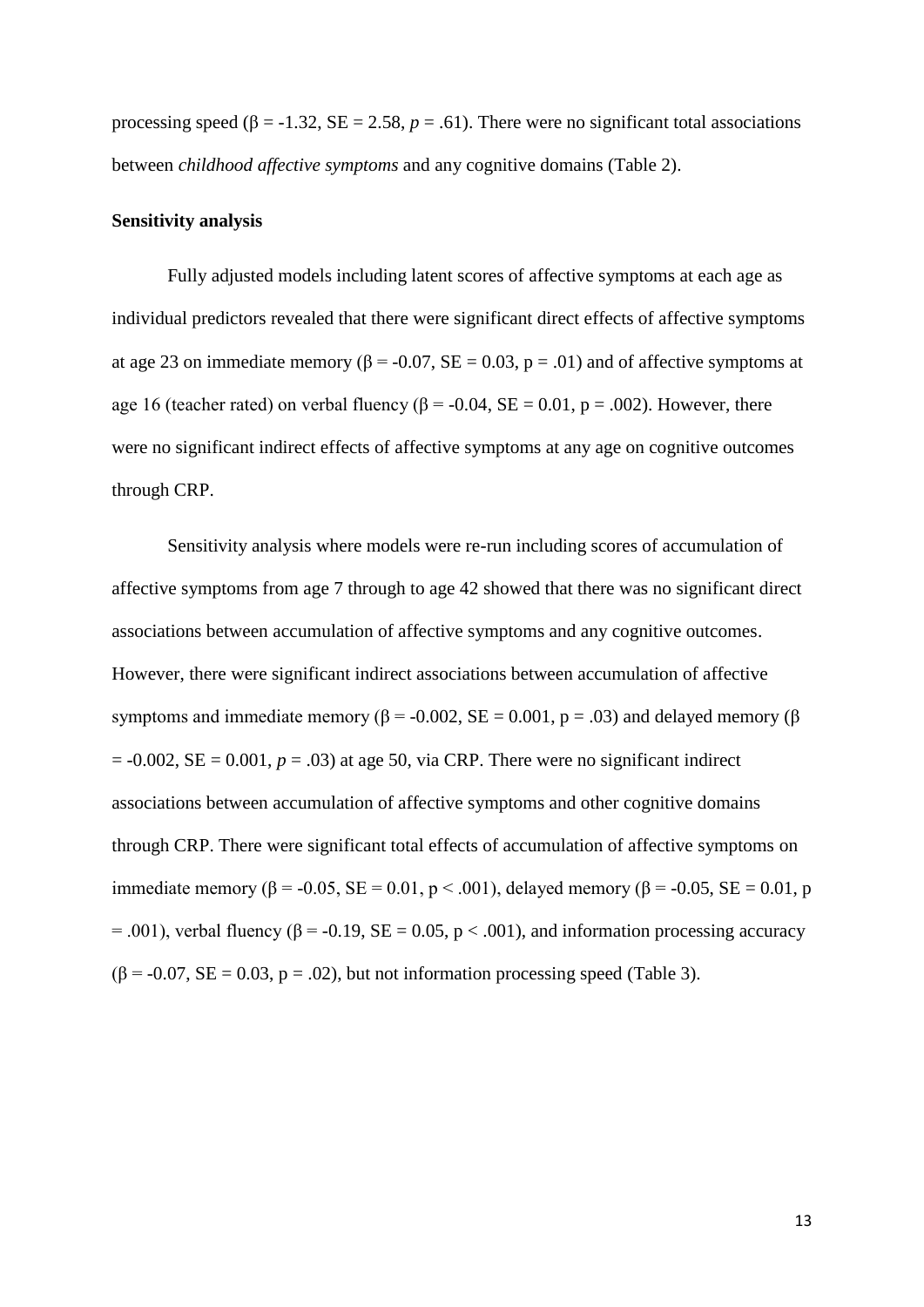#### **DISCUSSION**

# **Summary of findings & comparison to previous research**

This study suggests that inflammation may contribute to the link between adult affective symptoms and midlife memory. Specifically, CRP levels at age 44 were elevated in people with higher adult affective symptoms and elevated CRP was associated with poorer immediate and delayed memory at age 50. Similarly, there were significant indirect associations between childhood affective symptoms and immediate and delayed memory,through adult affective symptoms and CRP level. There was also a direct association between adult affective symptoms and information processing accuracy, independent of CRP level. There were no significant direct or indirect associations between affective symptoms and verbal fluency or information processing speed. Affective symptoms at individual ages did not significantly predict CRP and cognitive outcomes. However, the number of time points with moderate/high affective symptoms from age 7 to 42 (i.e. accumulation) showed significant indirect associations with immediate and delayed memory, via CRP.

These results support previous research, showing elevated levels of CRP in chronic depression (19). Additionally, findings from the current study also support previous research, showing that peripheral inflammation levels can be associated with poorer verbal memory function in healthy older adults, and that participants with detectable CRP levels had reduced medial temporal lobe volume (48). Indeed, other studies have also shown that chronically high levels of inflammation in healthy older adults may lead to changes in brain morphology, including reduced total grey matter volume (49), white matter integrity (50), and hippocampal volume (49). There is also evidence that the effects of inflammation on brain structure can be observed during midlife (51–54). Therefore, impaired midlife memory function can be a consequence of structural brain changes accompanying chronically elevated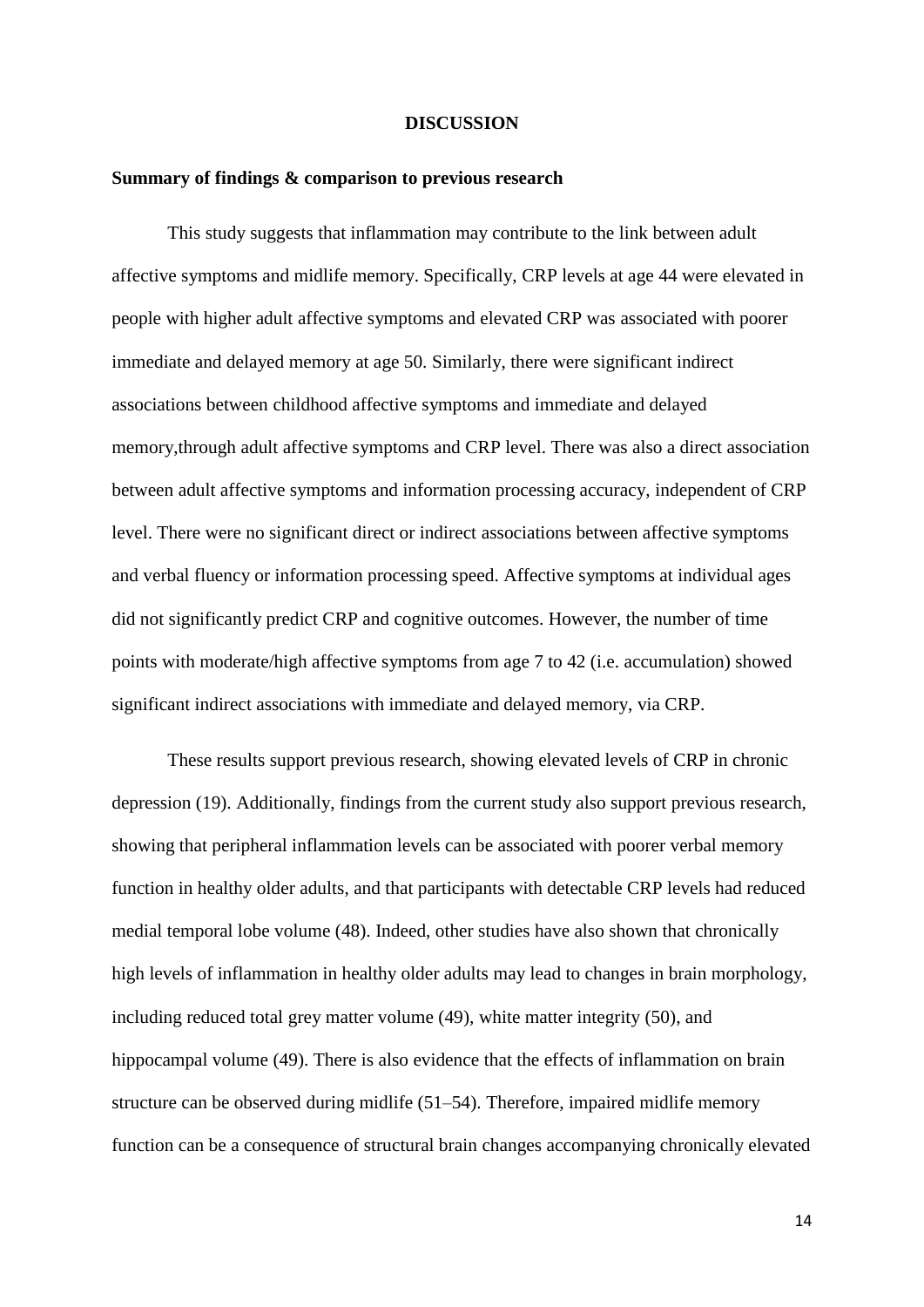inflammation levels. In the current study, the absence of brain imaging data limits interrogation of the precise biological mechanism behind the observed associations noted here.

In contrast to the association between affective symptoms and memory, there were only significant direct associations between adult affective symptoms and information processing accuracy. No indirect associations were observed between affective symptoms, CRP and information processing accuracy. One potential explanation for this may be related to the differences in brain structures that the information processing accuracy domain draws on compared to memory measures. In addition to this, the inflammation hypothesis is closely linked with hippocampal volume change, so this could potentially explain why CRP level selectively contributed to the association between affective symptoms and memory measures, but not for other cognitive outcomes, including information processing accuracy. Additionally, research shows that neuroinflammation disrupts synaptic plasticity (55), and as such associations observed for memory exclusively are in line with the literature. It is possible that neuroinflammation may be more associated with executive dysfunction or processing speed later in the life course.

# **Strengths and limitations**

Key strengths include the use of data from a large prospective birth cohort followed up until age 50. Multiple measures of affective symptoms were available from age 7 through age 50, testing the effects of persistent affective symptoms on cognitive function, with a follow up period of more than 40 years.

However, there was only one time point in which measurements of CRP were available in this dataset (age 44), meaning that CRP levels from earlier in the life course could not be explored. This means that the specific timing and temporal ordering of associations between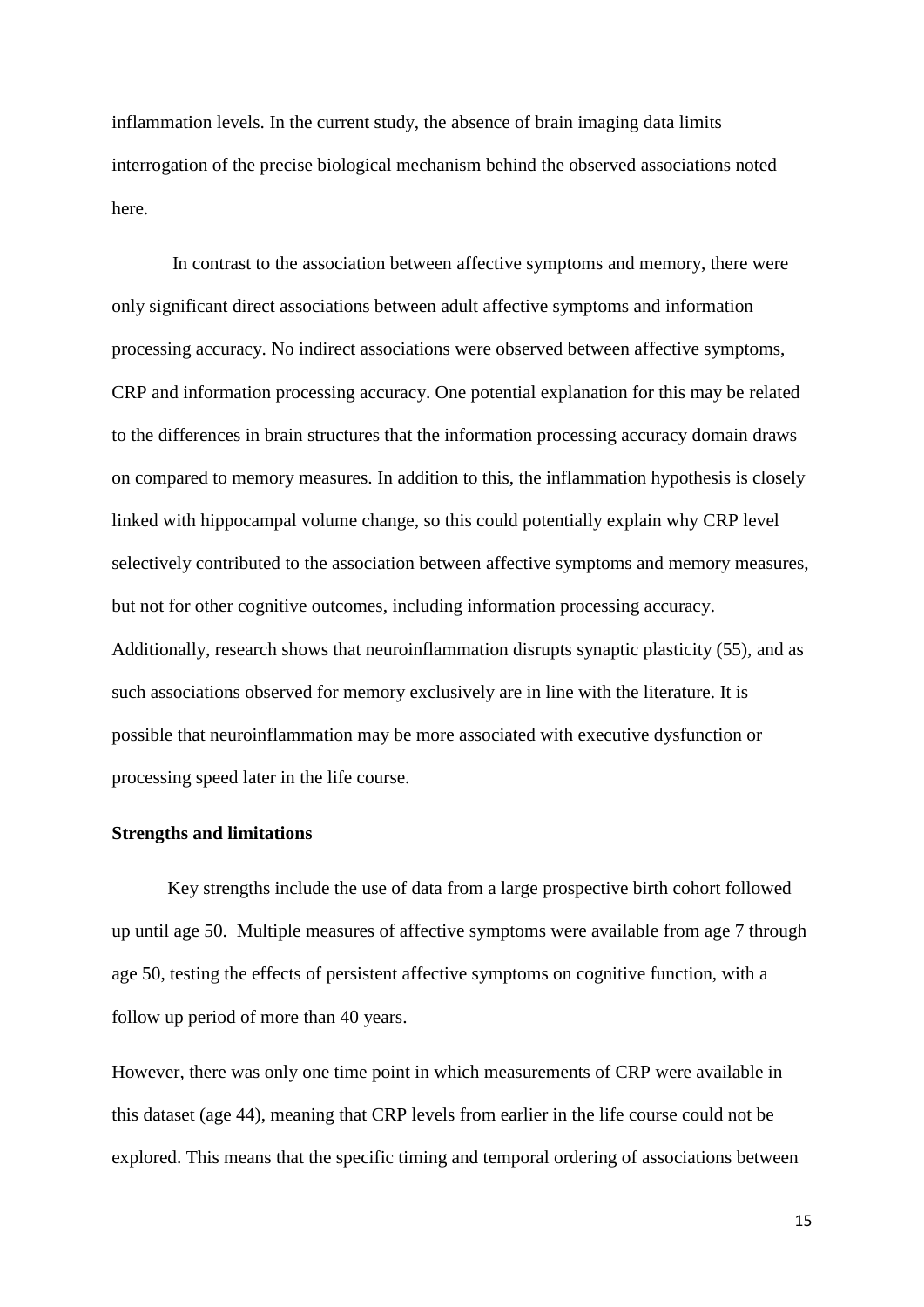inflammation and affective symptoms cannot be inferred from this study. Additionally, only one single peripheral marker of inflammation (CRP) was used, meaning that caution should be used when interpreting these findings, and that results should be confirmed using other large longitudinal and prospective cohorts. There was also no brain imaging data available in this study and as such the neural mechanisms behind observed associations could not be tested. In addition, measures of cognitive function were only available at one time point in this dataset (age 50), so cognitive trajectories and rate of decline over time could not be modelled in this analysis. An additional limitation is the presence of missing data in the study. Attrition is common in long running cohorts; however, in this study it was addressed using full information maximum likelihood (FIML). Specifically, the sample with missing data showed significantly higher affective symptoms, higher CRP levels, and lower childhood cognitive function. Our results may therefore underestimate associations between affective symptoms, CRP and cognitive outcomes, because people with more severe affective symptoms and poorer childhood cognitive function were less likely to take part. Additionally, participants with higher affective symptoms were less likely to have data for CRP available, which may have contributed to bias in analyses.

# **Future research & conclusions**

These findings show that inflammation may contribute to the observed associations between accumulation of affective symptoms and memory function as early as in midlife, a period when differences in ageing related cognitive trajectories can first be observed prior to the presence of clinical cognitive impairment (56). Results revealed that observed associations between adult affective symptoms and information processing accuracy were independent of CRP level. Further research is needed to identify the particular biological mechanisms which may underlie this association.

16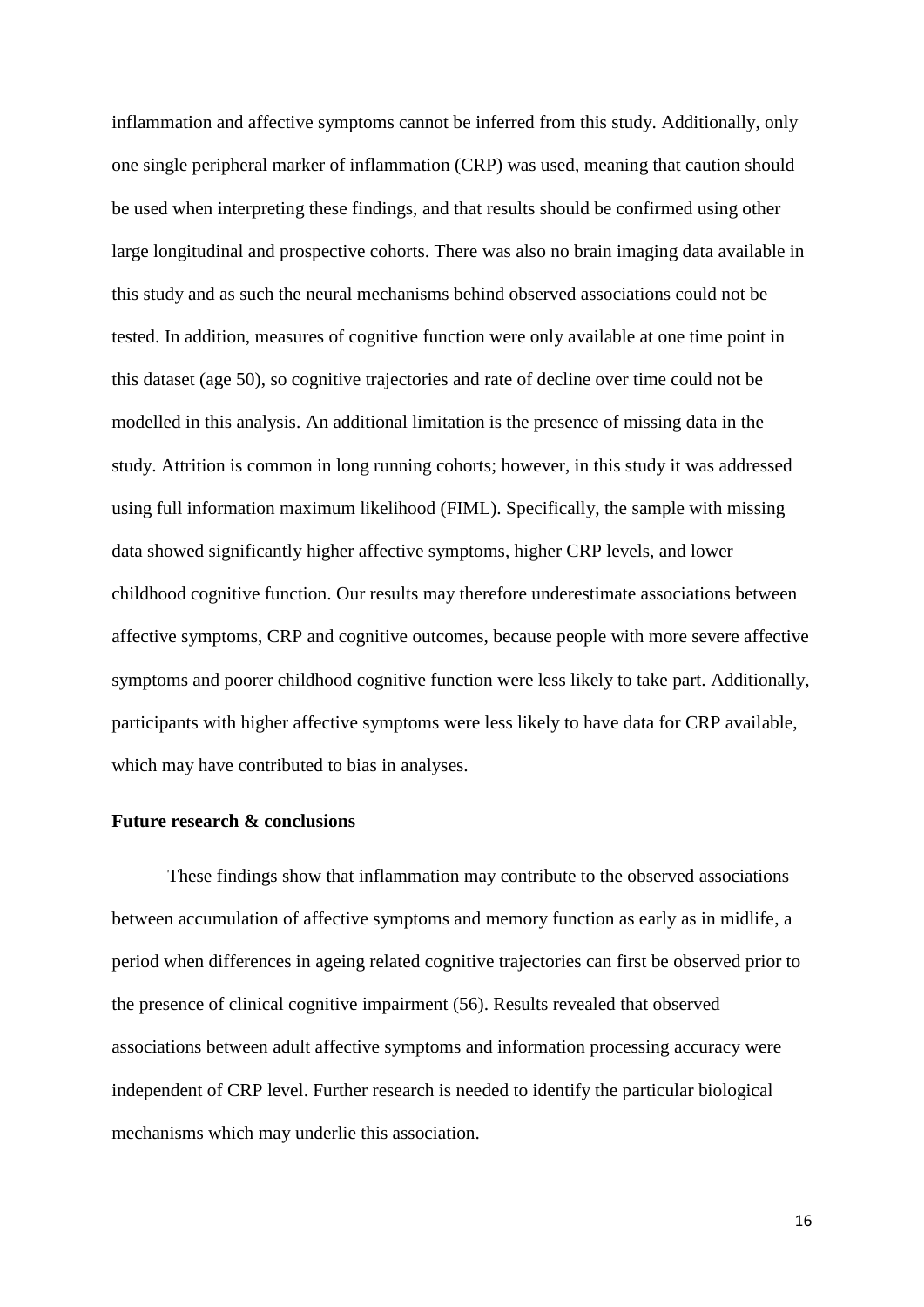#### **ACKNOWLEDGEMENTS**

We would like to thank the Economic and Social Research Council (ESRC) for funding this project (Grant number: ES/J500173/1). We would also like to acknowledge the Centre for Longitudinal Studies (CLS), UCL for use of the data. Finally, we would like to thank the cohort members who have dedicated their time to participating in the National Child Development Study. Data governance was provided by the METADAC data access committee, funded by ESRC, Wellcome, and MRC. (2015-2018: Grant Number MR/N01104X/1 2018-2020: Grant Number ES/S008349/1). This work made use of data and samples generated by the 1958 Birth Cohort (NCDS) , which is managed by the Centre for Longitudinal Studies at the UCL Institute of Education, funded by the Economic and Social Research Council (grant number ES/M001660/1). Access to these resources was enabled via the Wellcome Trust & MRC: 58FORWARDS grant [108439/Z/15/Z] (The 1958 Birth Cohort: Fostering new Opportunities for Research via Wider Access to Reliable Data and Samples). Before 2015 biomedical resources were maintained under the Wellcome Trust and Medical Research Council 58READIE Project (grant numbers WT095219MA and G1001799). Data can be accessed upon application to METADAC.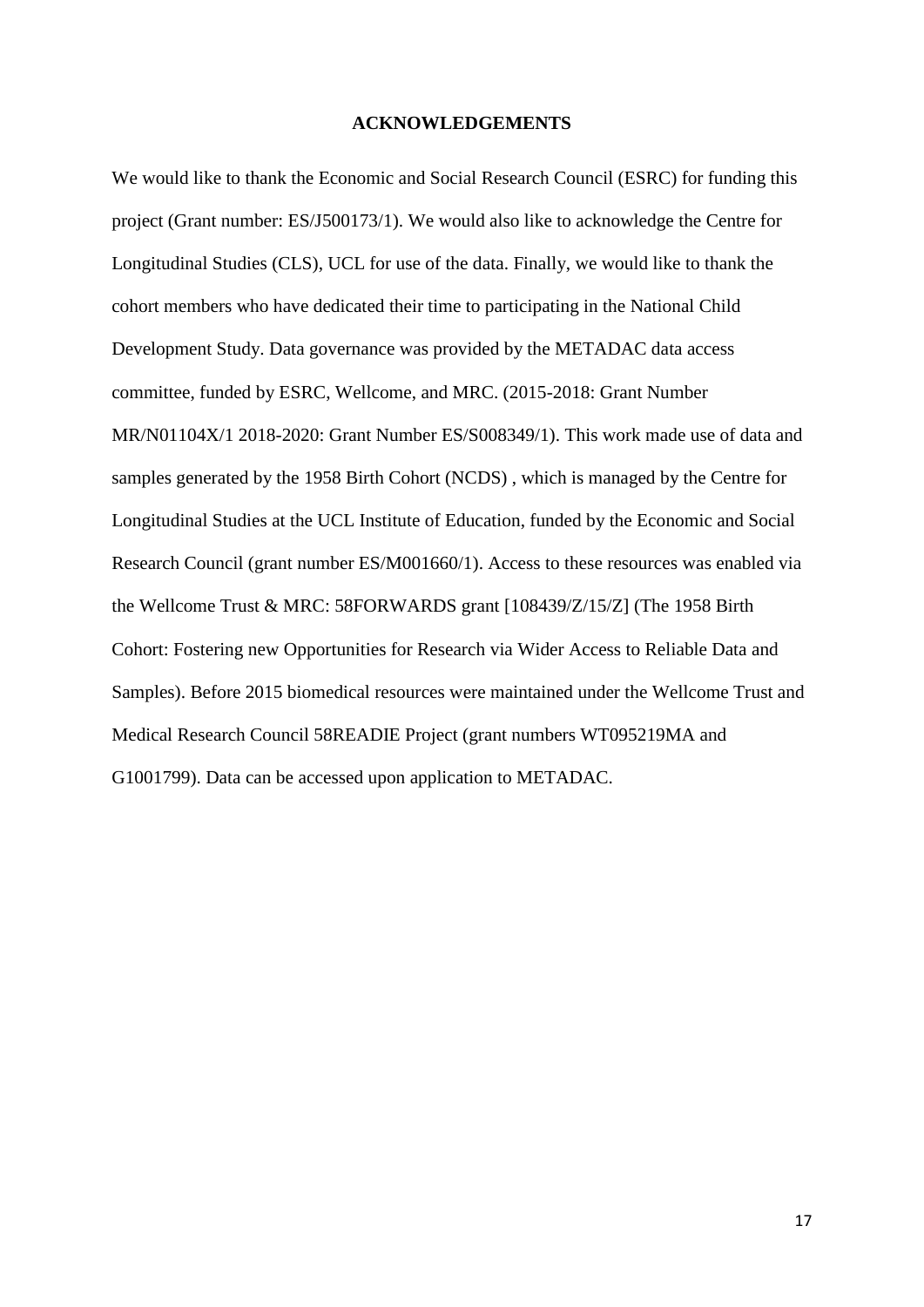# **DECLARATIONS OF INTEREST**

None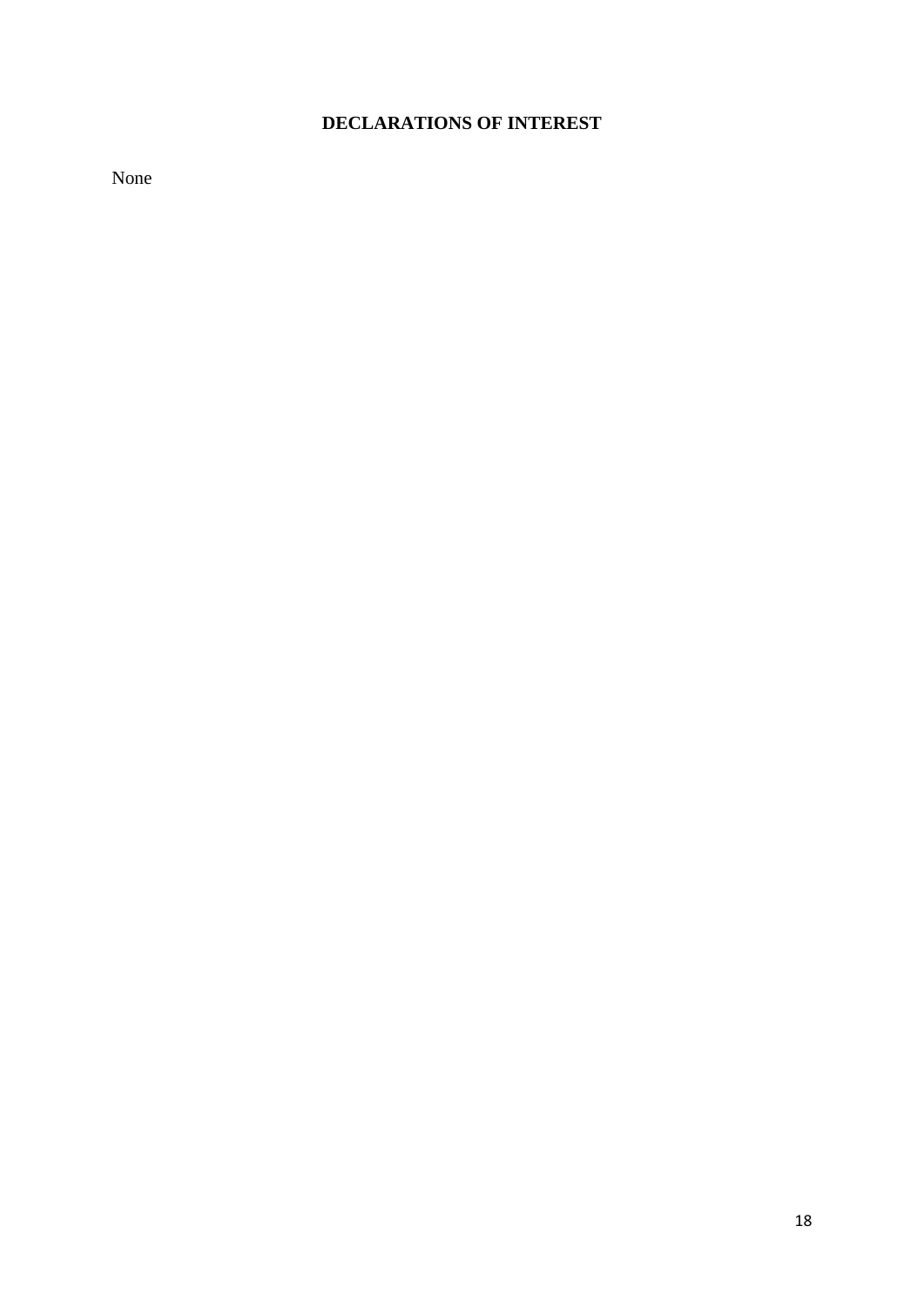#### **REFERENCES**

- 1. Jorm AF (2001): History of depression as a risk factor for dementia: an updated review. *Aust New Zeal J Psychiatry*. 36: 776–781.
- 2. Da Silva J, Gonçalves-Pereira M, Xavier M, Mukaetova-Ladinska EB (2013): Affective disorders and risk of developing dementia: Systematic review. *Br J Psychiatry*. 202: 177–186.
- 3. Gulpers B, Ramakers I, Hamel R, Köhler S, Oude Voshaar R, Verhey F (2016): Anxiety as a Predictor for Cognitive Decline and Dementia: A Systematic Review and Meta-Analysis. *Am J Geriatr Psychiatry*. 24: 823–842.
- 4. Ownby R, Crocco E, Acevedo A, John V, Loewenstein D (2006): Depression and risk for Alzheimer disease: systematic review, meta-analysis, and metaregression analysis. *Arch Gen Psychiatry*. 63: 530–8.
- 5. Livingston G, Sommerlad A, Orgeta V, Costafreda SG, Huntley J, Ames D, *et al.* (2017): The Lancet International Commission on Dementia Prevention and Care. *Lancet*. 390: 2673–2734.
- 6. John A, Patel U, Rusted J, Richards M, Gaysina D (2018): Affective problems and decline in cognitive state in older adults: a systematic review and meta-analysis. *Psychol Med*. 49: 353–365.
- 7. James SN, Davis D, O'Hare C, Sharma N, John A, Gaysina D, *et al.* (2018): Lifetime affective problems and later-life cognitive state: over 50 years of follow-up in a British Birth Cohort Study. *J Affect Disord*. 241: 348–355.
- 8. John A, James S-N, Patel U, Rusted J, Richards M, Gaysina D (2019): Longitudinal associations of affective symptoms with midlife cognitive function: evidence from a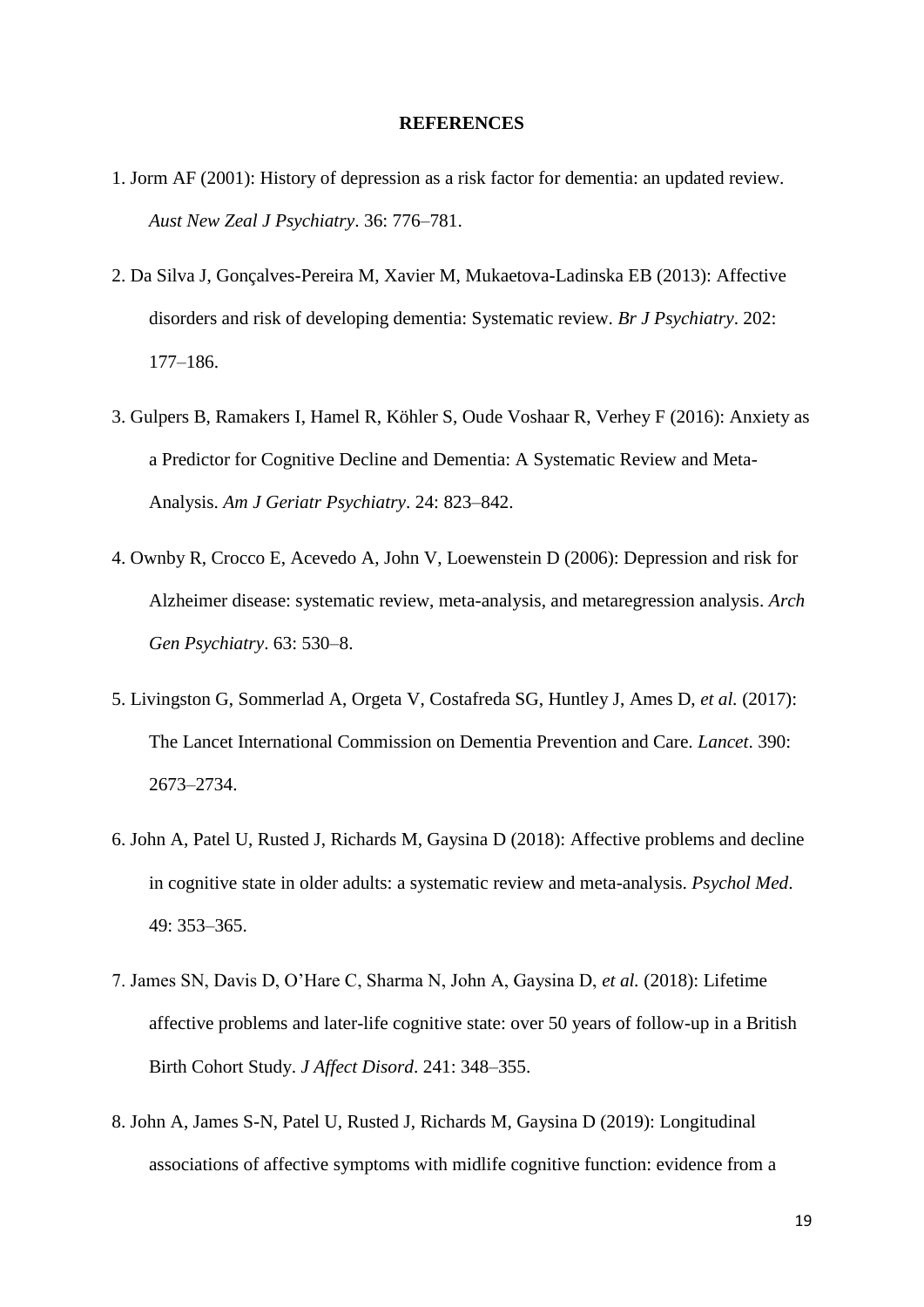British birth cohort. *Br J Psychiatry*. In press.

- 9. Leonard BE, Myint A (2006): Inflammation and depression: Is there a causal connection with dementia? *Neurotox Res*. 10: 149–160.
- 10. Leonard BE (2007): Inflammation, depression and dementia: Are they connected? *Neurochem Res*. 32: 1749–1756.
- 11. Byers AAL, Yaffe K (2011): Depression and risk of developing dementia. *Nat Rev Neurol*. 7: 323–331.
- 12. Schmidt R, Schmidt H, Curb JD, Masaki K, White LR, Launer LJ (2002): Early inflammation and dementia: A 25-year follow-up of the Honolulu-Asia Aging Study. *Ann Neurol*. 52: 168–174.
- 13. Raison CL, Capuron L, Miller AH (2006): Cytokines sing the blues: Inflammation and the pathogenesis of depression. *Trends Immunol*. 27: 24–31.
- 14. Dantzer R, O'Connor JC, Freund GG, Johnson RW, Kelley KW (2008): From inflammation to sickness and depression: when the immune system subjugates the brain. *Nat Rev Neurosci*. 9: 46–56.
- 15. Valkanova V, Ebmeier KP, Allan CL (2013): CRP, IL-6 and depression: A systematic review and meta-analysis of longitudinal studies. *J Affect Disord*. 150: 736–744.
- 16. Maes M, Song C, Lin A, De Jongh R, Van Gastel A, Kenis G, *et al.* (1998): The effects of psychological stress on humans: increased production of pro-inflammatory cytokines and Th1-like response in stress-induced anxiety. *Cytokine*. 10: 313–318.
- 17. Kiecolt-Glaser JK, Preacher KJ, MacCallum RC, Atkinson C, Malarkey WB, Glaser R (2003): Chronic stress and age-related increases in the proinflammatory cytokine IL-6. *Proc Natl Acad Sci*. 100: 9090–9095.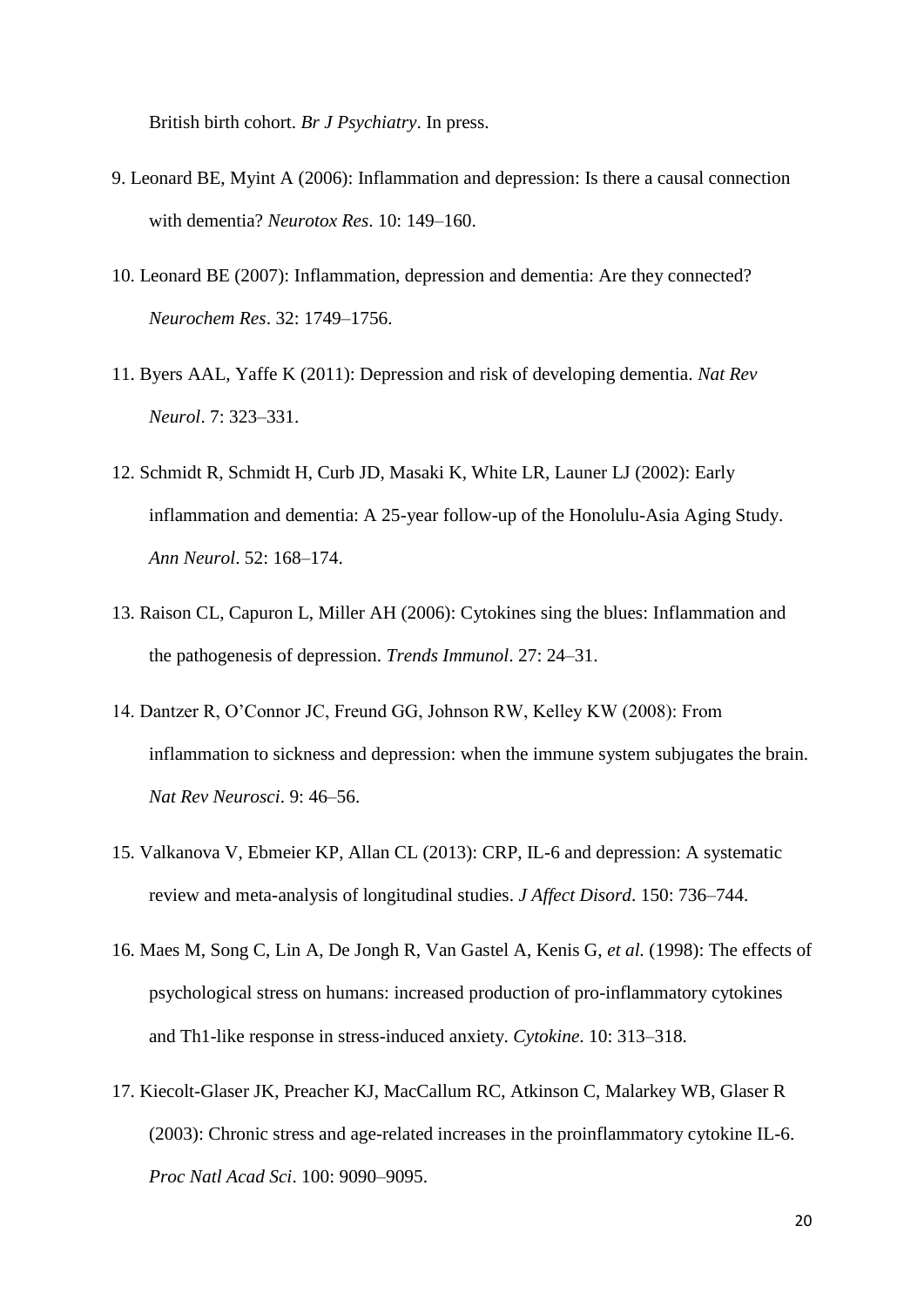- 18. Steptoe A, Hamer M, Chida Y (2007): The effects of acute psychological stress on circulating inflammatory factors in humans: A review and meta-analysis. *Brain Behav Immun*. 21: 901–912.
- 19. Copeland WE, Shanahan L, Worthman C, Angold A, Costello EJ (2012): Cumulative depression episodes predict later C-reactive protein levels: A prospective analysis. *Biol Psychiatry*. 71: 15–21.
- 20. Gimeno D, Kivimäki M, Brunner EJ, Elovainio M, De Vogli R, Steptoe A, *et al.* (2009): Associations of C-reactive protein and interleukin-6 with cognitive symptoms of depression: 12-Year follow-up of the Whitehall II study. *Psychol Med*. 39: 413–423.
- 21. Matthews KA, Schott LL, Bromberger J, Cyranowski J, Everson-Rose SA, Sowers MF (2007): Associations between depressive symptoms and inflammatory/hemostatic markers in women during the menopausal transition. *Psychosom Med*. 69: 124–130.
- 22. Koyama A, O'Brien J, Weuve J, Blacker D, Metti AL, Yaffe K (2013): The role of peripheral inflammatory markers in dementia and Alzheimer's disease: A meta-analysis. *Journals Gerontol Ser A Biomed Sci Med Sci*. 68: 433–440.
- 23. Kuo HK, Yen CJ, Chang CH, Kuo CK, Chen JH, Sorond F (2005): Relation of C-reactive protein to stroke, cognitive disorders, and depression in the general population: Systematic review and meta-analysis. *Lancet Neurol*. 4: 371–380.
- 24. Yaffe K, Lindquist K, Penninx BW, Simonsick EM, Pahor M, Kritchevsky S, *et al.* (2003): Inflammatory markers and cognition in well-functioning African-American and white elders. *Neurology*. 61: 76–80.
- 25. Power C, Elliott J (2006): Cohort profile: 1958 British birth cohort (National Child Development Study). *Int J Epidemiol*. 35: 34–41.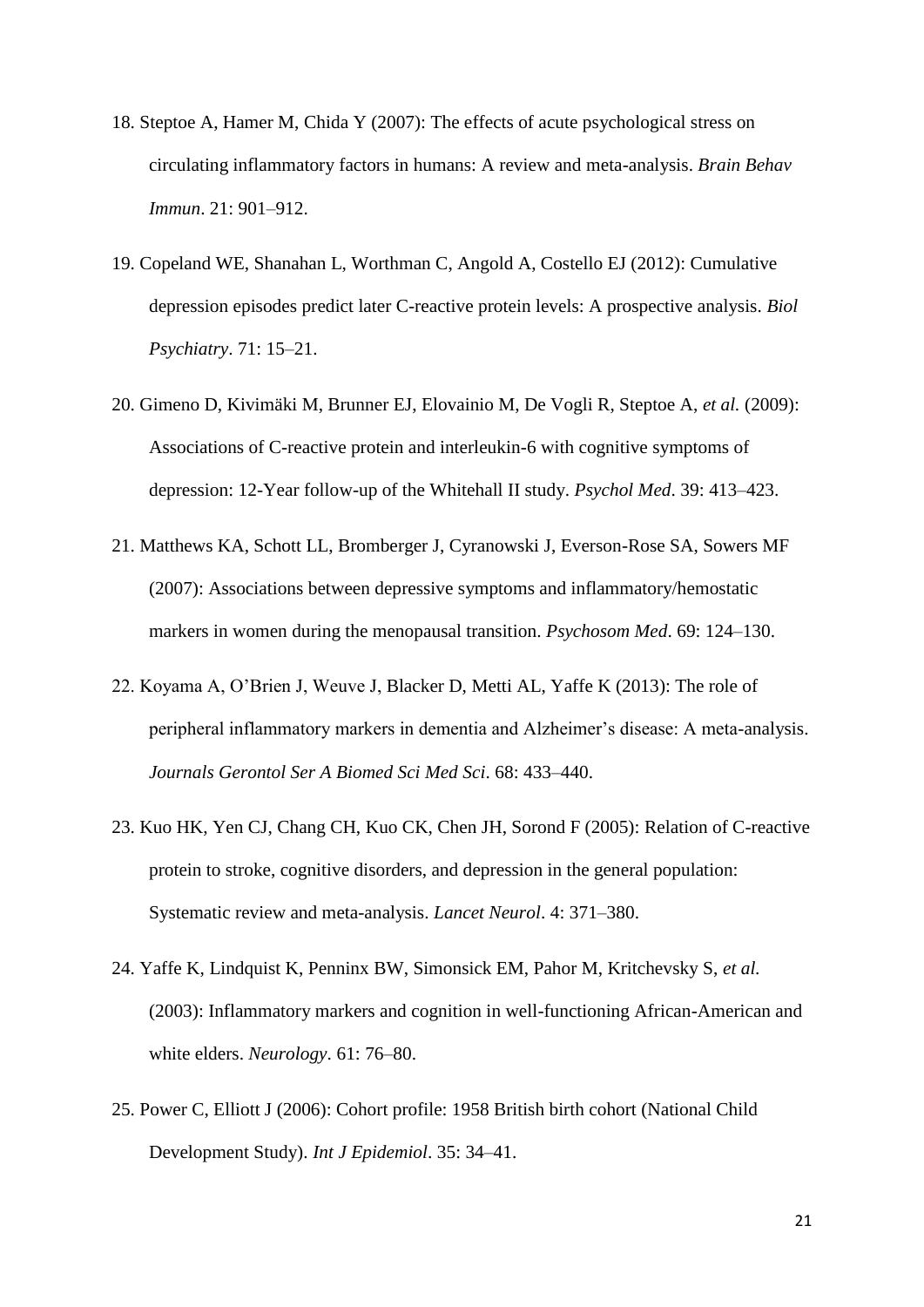- 26. Roth M, Tym E, Mountjoy CQ, Huppert FA, Hendrie H, Verma S, Goddard R (1986): CAMDEX: A Standardised Instrument for the Diagnosis of Mental Disorder in the Elderly with Special Reference to the Early Detection of Dementia. *Br J Psychiatry*. 149: 698–709.
- 27. Brown M, Dodgeon B (2010): *NCDS cognitive assessments at age 50: initial results*. *CLS cohort Stud Work Pap*.
- 28. Winning A, Glymour MM, McCormick MC, Gilsanz P, Kubzansky LD (2015): Psychological Distress Across the Life Course and Cardiometabolic Risk Findings from the 1958 British Birth Cohort Study. *J Am Coll Cardiol*. 66: 1577–1586.
- 29. Clark C, Rodgers B, Caldwell T, Power C, Stansfeld S (2007): Childhood and adulthood psychological ill health as predictors of midlife affective and anxiety disorders: the 1958 British Birth Cohort. *Arch Gen Psychiatry*. 64: 668–678.
- 30. Rodgers B, Pickles A, Power C, Collishaw S, Maughan B (1999): Validity of the Malaise Inventory in general population samples. *Soc Psychiatry Psychiatr Epidemiol*. 34: 333– 341.
- 31. Elliott J, Johnson J, Shepherd P (2008): User Guide to the Biomedical Survey 2002-2004 Dataset. *Natl Child Dev Study User Guid 2006*. 1–7.
- 32. Tabassum F, Kumari M, Rumley A, Lowe G, Power C, Strachan DP (2008): Effects of socioeconomic position on inflammatory and hemostatic markers: A life-course analysis in the 1958 British birth cohort. *Am J Epidemiol*. 167: 1332–1341.
- 33. Pepys MB, Hirschfield GM (2003): C-reactive protein: a critical update. *J Clin Invest*. 111: 1805–1812.
- 34. Lacey RE, Kumari M, Bartley M (2014): Social isolation in childhood and adult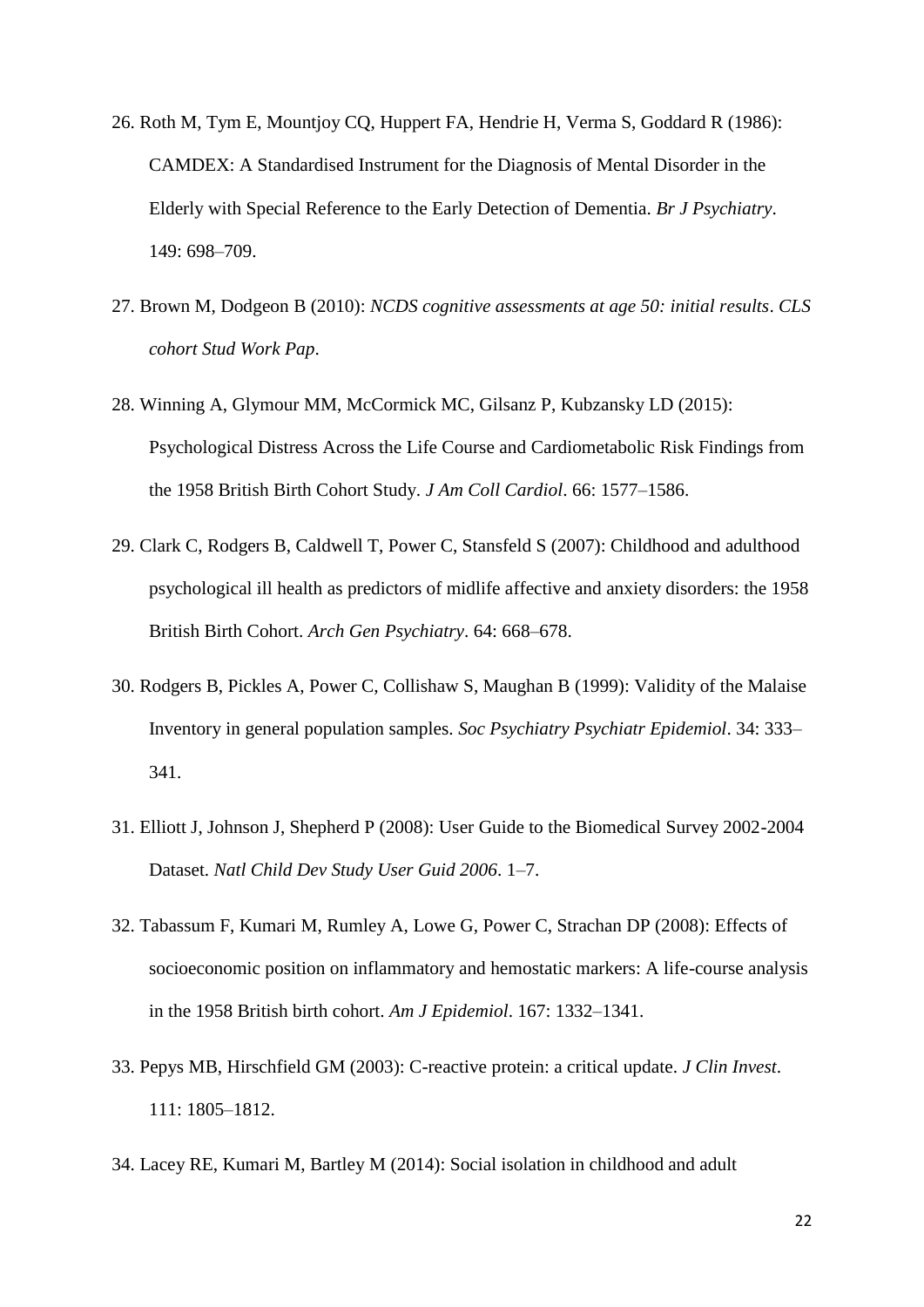inflammation: Evidence from the National Child Development Study. *Psychoneuroendocrinology*. 50: 85–94.

- 35. Lacey RE, Kumari M, McMunn A (2013): Parental separation in childhood and adult inflammation: The importance of material and psychosocial pathways. *Psychoneuroendocrinology*. 38: 2476–2484.
- 36. Richards M, Sacker A (2003): Lifetime antecedents of cognitive reserve. *J Clin Exp Neuropsychol*. 25: 614–624.
- 37. Brayne C, Ince PG, Keage HAD, McKeith IG, Matthews FE, Polvikoski T, Sulkava R (2010): Education, the brain and dementia: Neuroprotection or compensation? *Brain*. 133: 2210–2216.
- 38. Richards M, James S-N, Sizer A, Sharma N, Rawle MJ, Davis D, Kuh D (2019): Identifying the lifetime cognitive and socioeconomic antecedents of cognitive state: seven decades of follow-up in a British birth cohort study. *BMJ Open*.
- 39. Hatch SL, Jones PB, Kuh D, Hardy R, Wadsworth MEJ, Richards M (2007): Childhood cognitive ability and adult mental health in the British 1946 birth cohort. *Soc Sci Med*. 64: 2285–2296.
- 40. McGurn B, Deary IJ, Starr JM (2008): Childhood cognitive ability and risk of late-onset Alzheimer and vascular dementia. *Neurology*. 71: 1051–1056.
- 41. Kaplan GA, Turrell G, Lynch JW, Everson SA, Helkala E-L, Salonen JT (2001): Childhood socioeconomic position and cognitive function in adulthood. *Int J Epidemiol*. 30: 256–263.
- 42. Elliott J, Lawrence J (2014): Refining childhood social class measures in the 1958 British cohort study in the 1958 British birth cohort study. *Univ London Cent Longitud Stud Inst*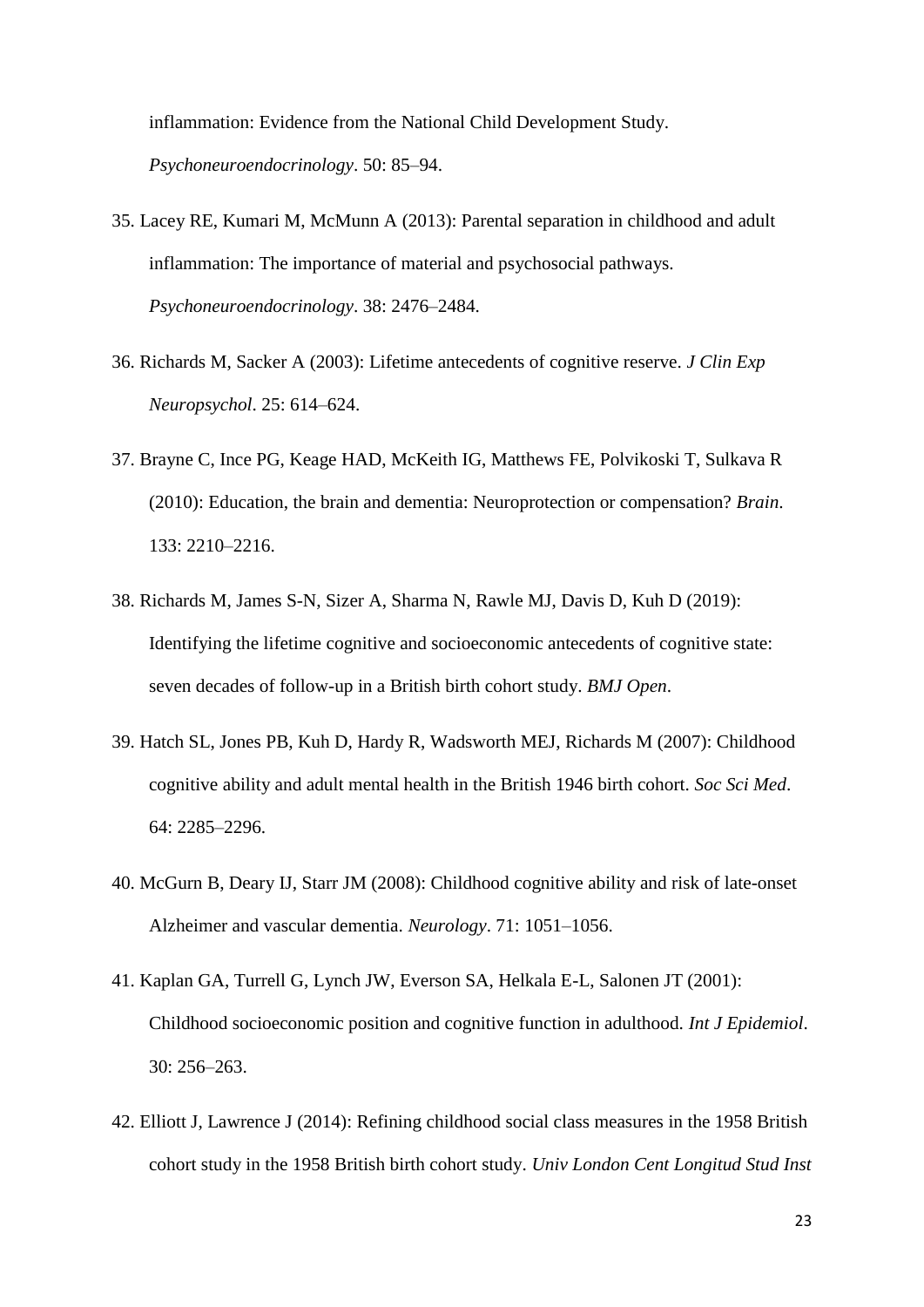*Educ*.

- 43. Muthén L, Muthén B (2017): Mplus user's guide (eight edition)[Computer software manual]. *Los Angeles, CA*.
- 44. Enders C (2001): The performance of the full information maximum likelihood estimator in multiple regression models with missing data. *Educ Psychol Meas*. 61: 713–740.
- 45. Enders C (2001): A primer on maximum likelihood algorithms available for use with missing data. *Struct Equ Model*. 1: 128–141.
- 46. Enders C, Bandalos D (2001): The relative performance of full information maximum likelihood estimation for missing data in structural equation models. *Struct Equ Model*. 8: 430–457.
- 47. Colman I, Ploubidis GB, Wadsworth MEJ, Jones PB, Croudace TJ (2007): A Longitudinal Typology of Symptoms of Depression and Anxiety Over the Life Course. *Biol Psychiatry*. 62: 1265–1271.
- 48. Bettcher BM, Wilheim R, Rigby T, Green R, Miller JW, Racine CA, *et al.* (2012): Creactive protein is related to memory and medial temporal brain volume in older adults. *Brain Behav Immun*. 26: 103–108.
- 49. Satizabal CL, Zhu YC, Mazoyer B, Dufouil C, Tzourio C (2012): Circulating IL-6 and CRP are associated with MRI findings in the elderly: the 3C-Dijon Study. *Neurology*. 78: 720–727.
- 50. Wersching H, Duning T, Lohmann H, Mohammadi S, Stehling C, Fobker M, *et al.* (2010): Serum C-reactive protein is linked to cerebral microstructural integrity and cognitive function. *Neurology*. 74: 1022–1029.
- 51. Gianaros PJ, Marsland AL, Sheu LK, Erickson KI, Verstynen TD (2013): Inflammatory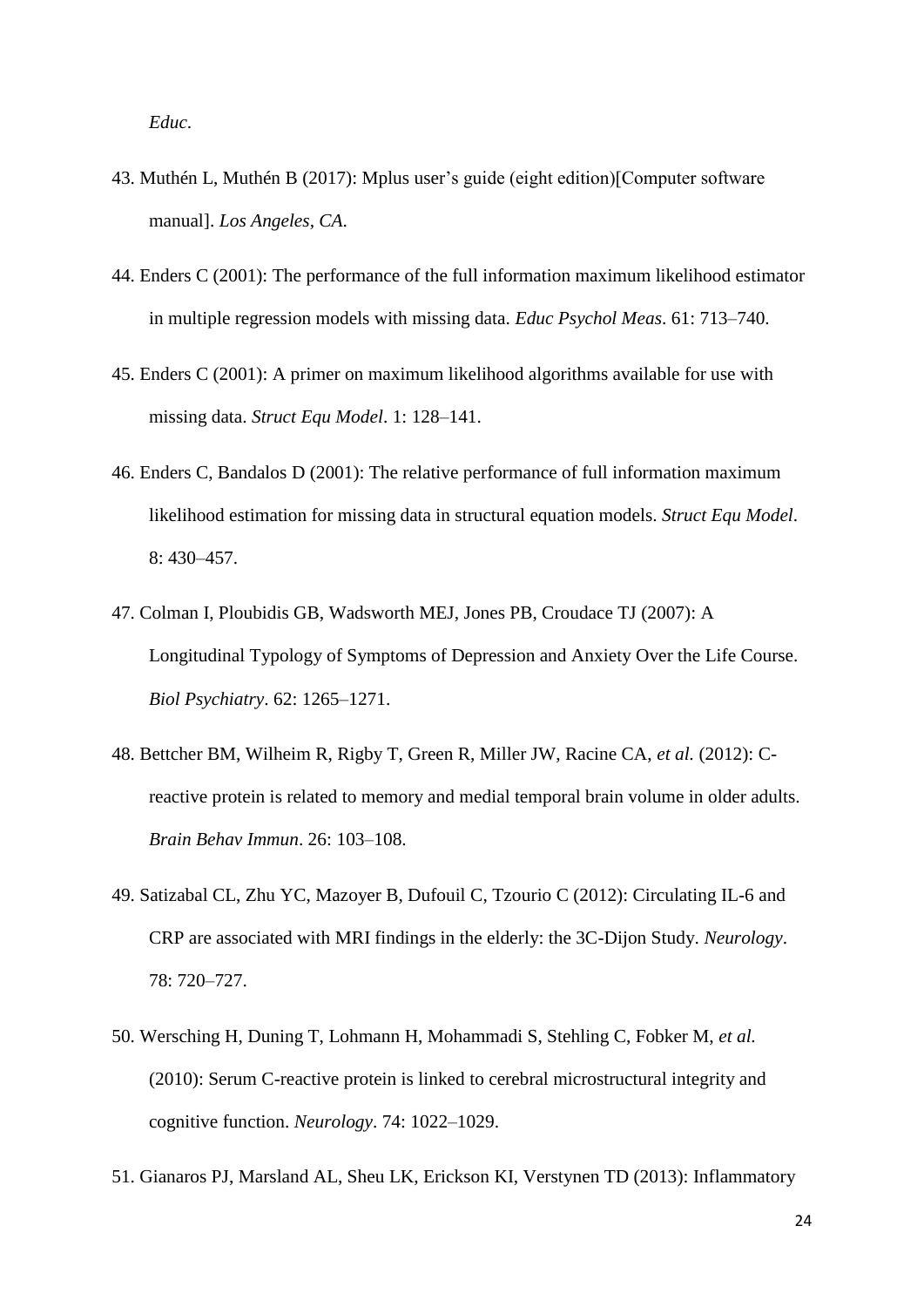pathways link socioeconomic inequalities to white matter architecture. *Cereb Cortex*. 23: 2058–2071.

- 52. Marsland AL, Gianaros PJ, Abramowitch SM, Manuck SB, Hariri AR (2008): Interleukin-6 Covaries Inversely with Hippocampal Grey Matter Volume in Middle-Aged Adults. *Biol Psychiatry*. 64: 484–490.
- 53. Verstynen TD, Weinstein A, Marsland AL, Sheu LK, Erickson KI, Gianaros PJ (2013): Competing physiological pathways link individual differences in weight and abdominal adiposity to white matter microstructure. *Neuroimage*. 79: 129–137.
- 54. Marsland AL, Gianaros PJ, Kuan DCH, Sheu LK, Krajina K, Manuck SB (2015): Brain morphology links systemic inflammation to cognitive function in midlife adults. *Brain Behav Immun*. 48: 195–204.
- 55. Di Filippo M, Sarchielli P, Picconi B, Calabresi P (2008): Neuroinflammation and synaptic plasticity: theoretical basis for a novel, immune-centred, therapeutic approach to neurological disorders. *Trends Pharmacol Sci*. 29: 402–412.
- 56. Salthouse TA (2004): What and When of Cognitive Aging. *Curr Dir Psychol Sci*. 13: 140–144.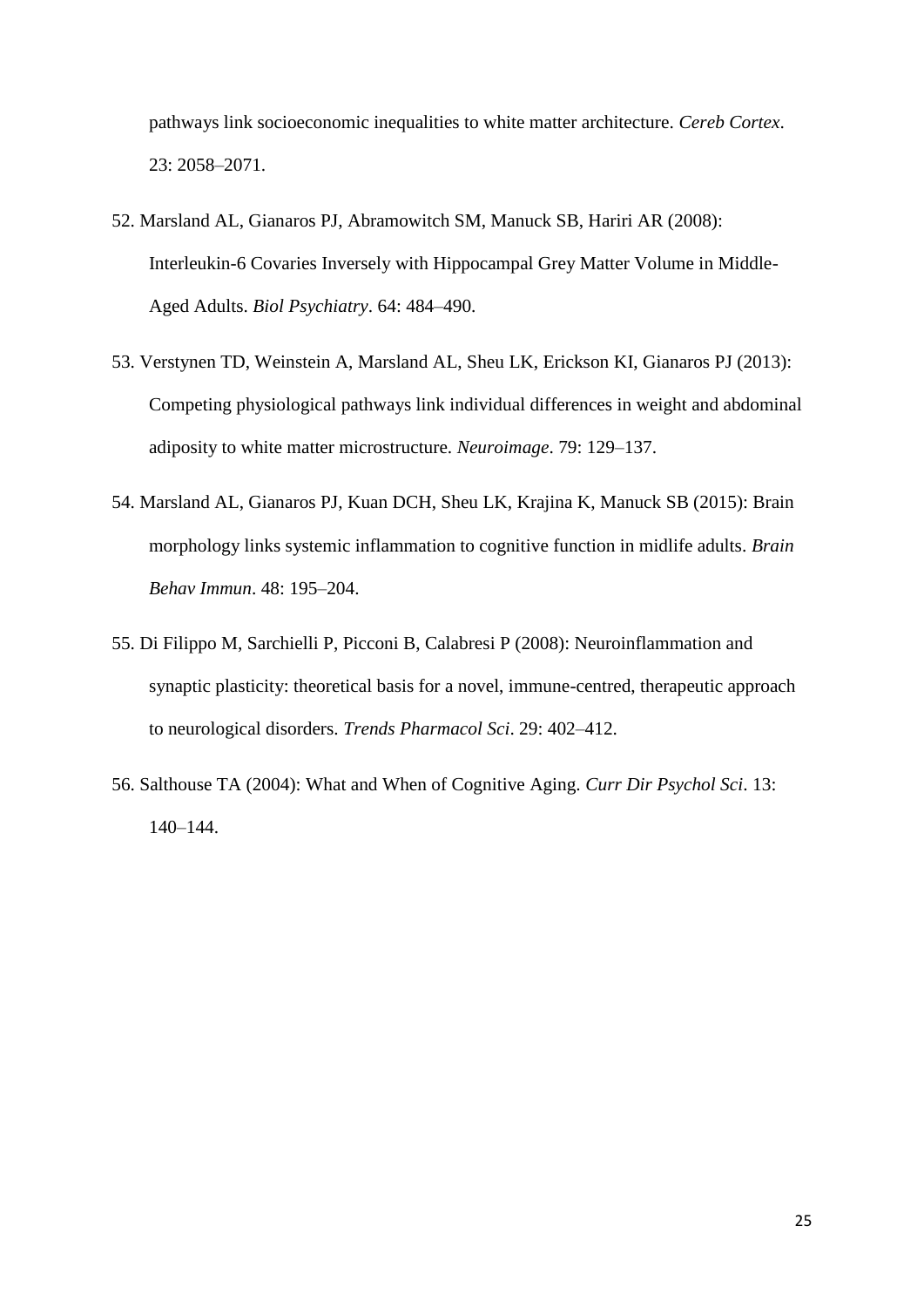# **TABLES AND FIGURE LEGENDS**

Figure 1: Flow chart to show missing data patterns.

**Figure 2:** Significant pathways in fully adjusted model.

**Table 1:** Demographic information about sample included in fully adjusted model (n = 6276).

**Table 2:** Unadjusted and adjusted models showing direct, indirect and total associations between child and adult affective symptoms and mid-life cognitive outcomes.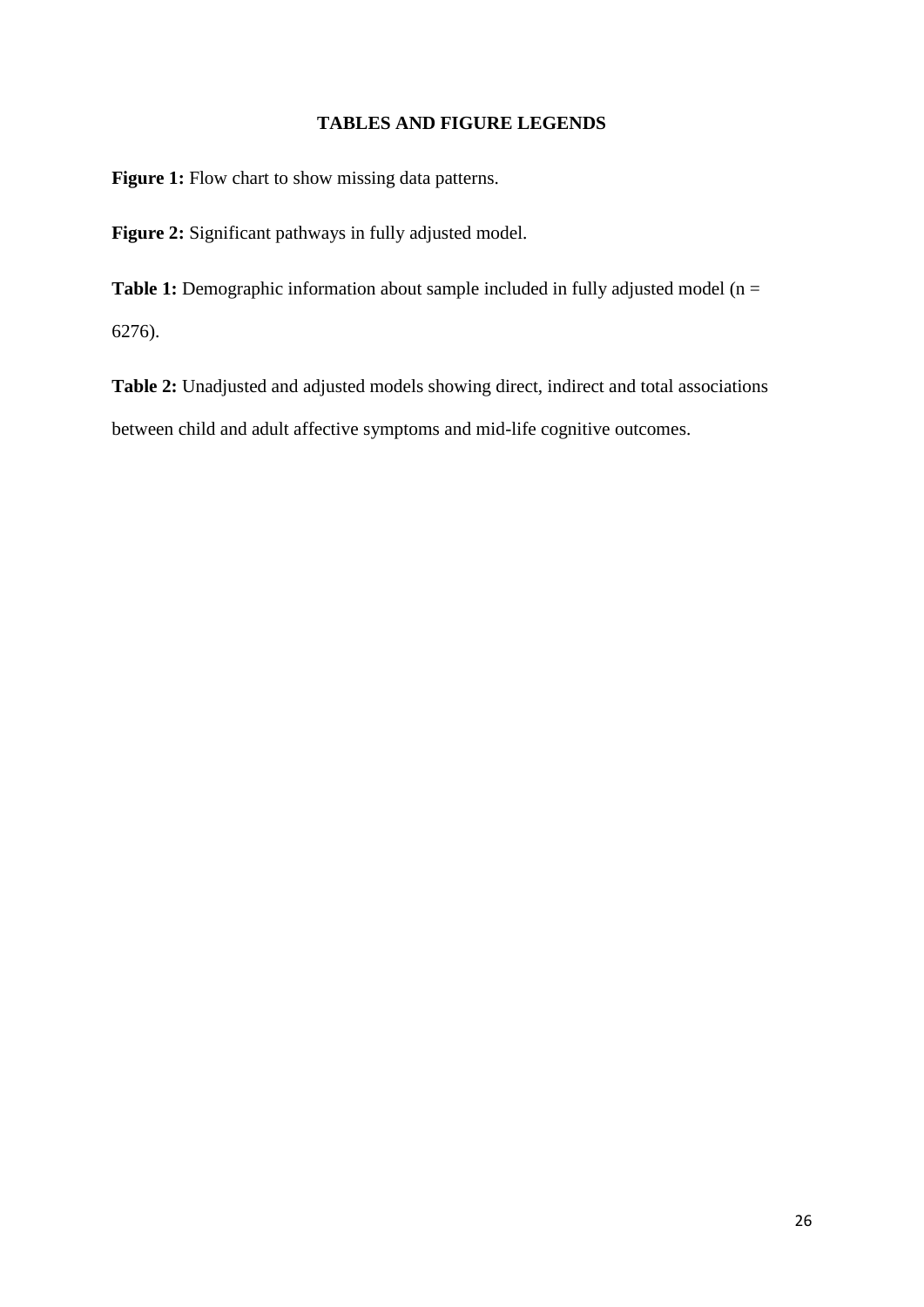

Figure 1: Flow chart to show missing data patterns.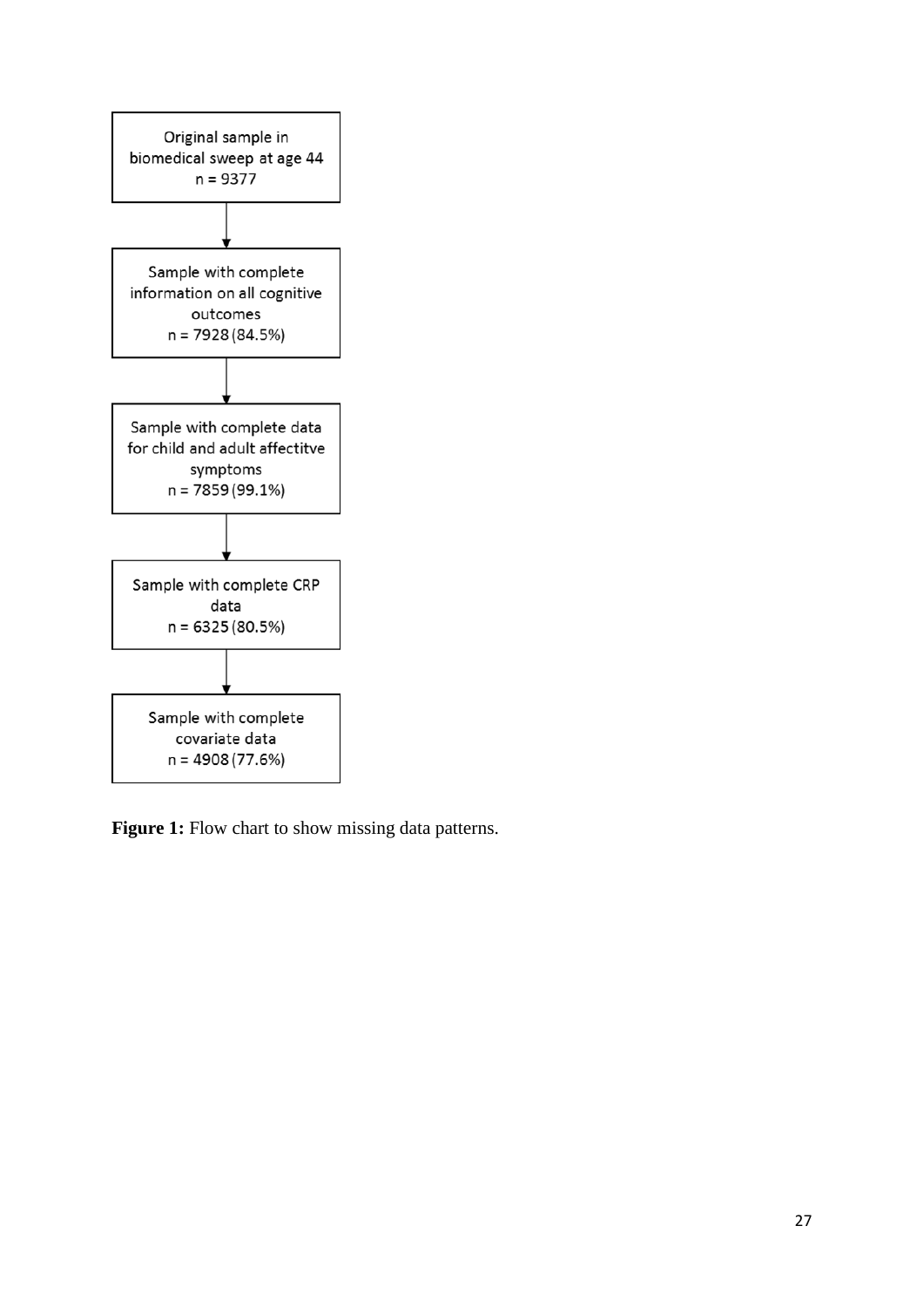

**Figure 2:** Significant pathways in fully adjusted model.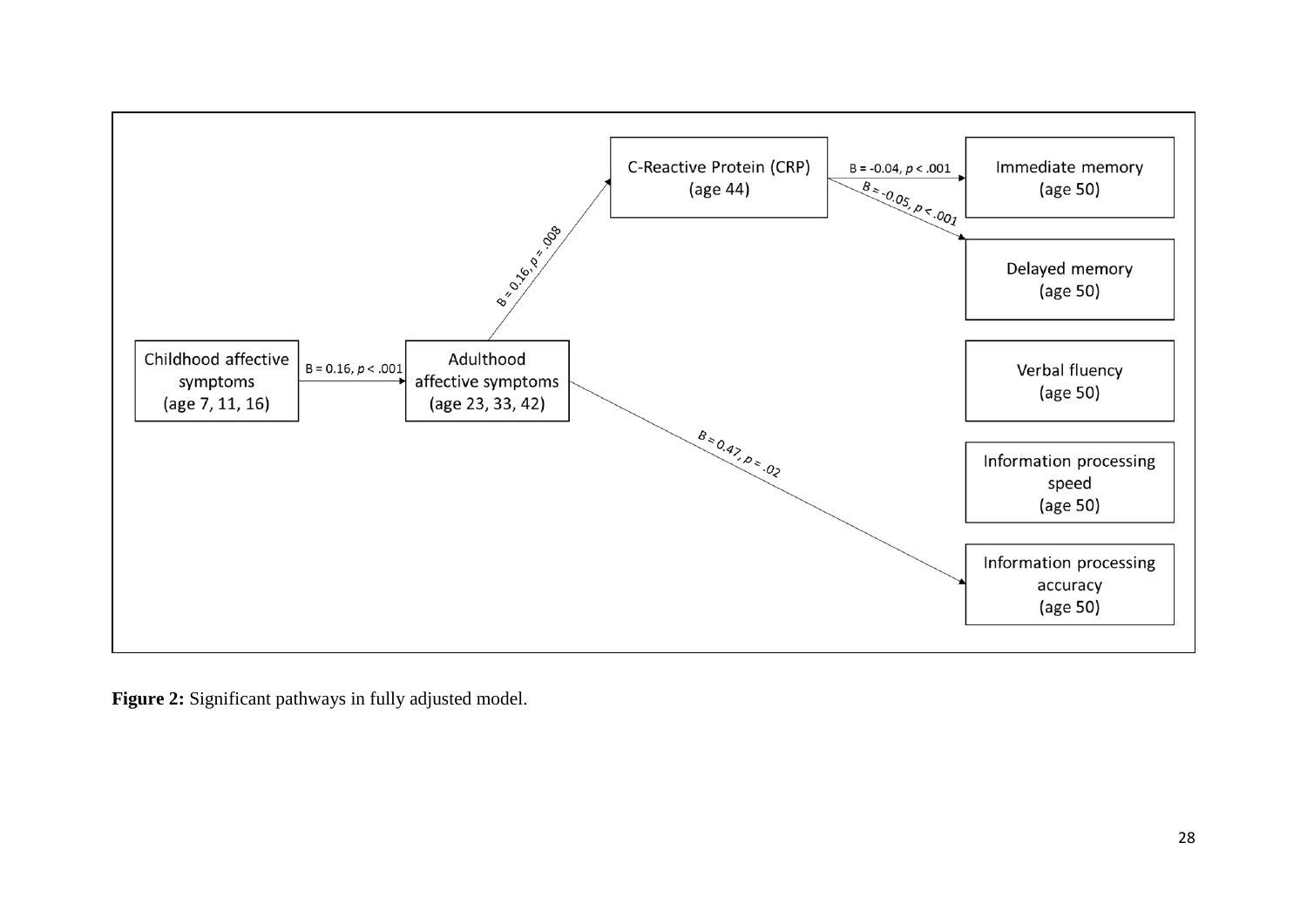| <b>Measures</b>                 |                  | $N$ (min/max)     | Mean (SD) (unless    |  |  |
|---------------------------------|------------------|-------------------|----------------------|--|--|
|                                 |                  |                   | specified otherwise) |  |  |
| Immediate memory                |                  | 8131 (0/10)       | 6.60(1.47)           |  |  |
| Delayed memory                  |                  | 8078 (0/10)       | 5.49(1.82)           |  |  |
| Verbal fluency                  |                  | 8131 (0/65)       | 22.54(6.25)          |  |  |
| Information processing speed    |                  | 7981 (84/780)     | 333.21 (87.78)       |  |  |
| Information processing accuracy |                  | 7981 (0/48)       | 4.26(3.89)           |  |  |
| Child affective symptoms        |                  | 9292 (-1.00/2.08) | 0.03(0.53)           |  |  |
| Adult affective symptoms        |                  | 9377 (-0.57/1.72) | 0.05(0.46)           |  |  |
| Age 50 affective symptoms       |                  | 9377 (-0.61/2.01) | 0.07(0.54)           |  |  |
| <b>CRP</b> level                |                  | 7462 (0.08/9.96)  | 1.61(1.82)           |  |  |
| <b>Sex</b>                      | Male             |                   | 3067 (48.9)          |  |  |
| N(%)                            | Female           |                   | 3209 (51.1)          |  |  |
| Child SEP                       | Middle           |                   | 1356 (21.6)          |  |  |
|                                 | Intermediate     |                   | 2326 (37.1)          |  |  |
| $N(\%)$                         | Working          |                   | 2594 (41.3)          |  |  |
|                                 | Reading          |                   | 24.49 (6.32)         |  |  |
| Childhood cognition             | Arithmetic       |                   | 5.39(2.43)           |  |  |
| Education                       | Degree level     |                   | 1626 (25.9)          |  |  |
| N(%)                            | Up to A Level    |                   | 565 $(9.0)$          |  |  |
|                                 | Up to GCSE Level |                   | 4085(65.1)           |  |  |

**Table 1:** Demographic information about sample included in fully adjusted model (n = 6276).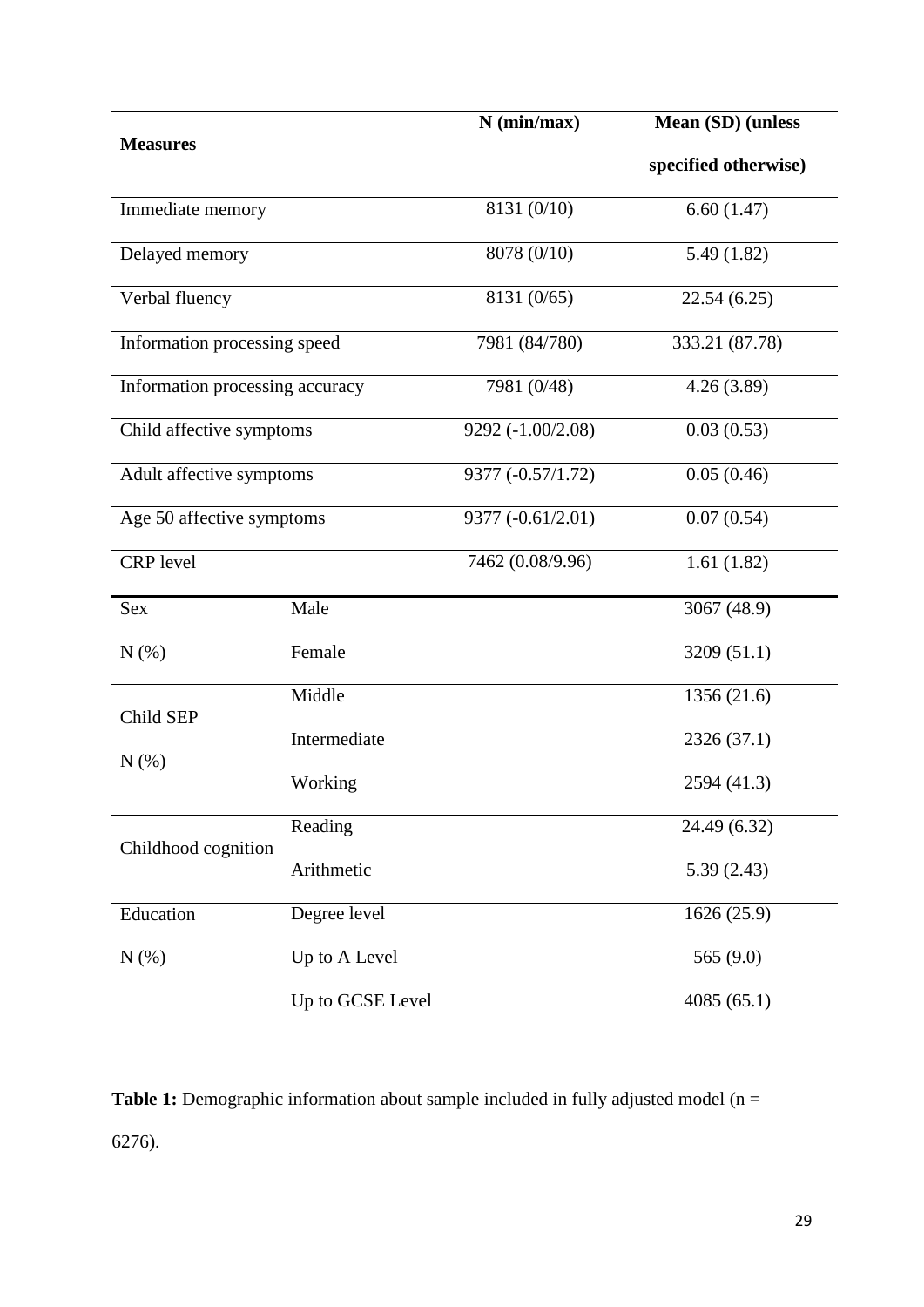|                                                      |                                                                           | <b>Immediate memory</b>  | <b>Delayed memory</b>   | <b>Verbal fluency</b>        | <b>Information</b><br>processing speed | <b>Information</b><br>processing |
|------------------------------------------------------|---------------------------------------------------------------------------|--------------------------|-------------------------|------------------------------|----------------------------------------|----------------------------------|
|                                                      |                                                                           |                          |                         |                              |                                        | accuracy                         |
|                                                      | Model 1: Unadjusted $(N = 9292)$                                          |                          |                         |                              |                                        |                                  |
|                                                      | $(X2(1)=10.42, p=.001; CFI=1.00; TLI=0.97; RMSEA=0.03)$                   |                          |                         |                              |                                        |                                  |
|                                                      | Direct                                                                    | $0.01(0.03)$ , .83       | $-0.02$ $(0.04)$ , .59  | $-0.02(0.14), .91$           | $-2.02$ (1.98), .31                    | 0.06(0.09), .53                  |
| Childhood/                                           | Indirect (child $AS \rightarrow CRP \rightarrow$ cognition)               | $0.00(0.002)$ , .90      | 0.00(0.003), .90        | 0.001(0.01), .90             | 0.00(0.01), .93                        | 0.00(0.001), .90                 |
| adolescence                                          | Indirect (child AS $\rightarrow$ adult AS $\rightarrow$ CRP $\rightarrow$ | $-0.003, (0.001),$       | $-0.004(0.001),$        | $-0.01$ $(0.003)$ , $< 0.01$ | $-0.004(0.04)$ , .91                   | $0.001(0.002)$ , .40             |
| affective                                            | cognition)                                                                | $-.001$                  | $-.001$                 |                              |                                        |                                  |
| symptoms                                             | Indirect (child $AS \rightarrow$ adult $AS \rightarrow$ cognition)        | $-0.05(0.01), < 0.01$    | $-0.04, (0.01), < 0.01$ | $-0.29(0.03), < 0.01$        | 0.64(0.40), .11                        | 0.11(0.02), < 0.01               |
|                                                      | Total direct and indirect                                                 | $-0.04(0.03), .19$       | $-0.07(0.04)$ , 0.9     | $-0.32(0.14), .02$           | $-1.39(1.94)$ , .47                    | $0.17(0.09)$ , 06                |
| Adulthood                                            | Direct                                                                    | $-0.26(0.04)$ , < $0.01$ | $-0.24(0.05), < 0.01$   | $-1.61(0.16), < 0.01$        | 3.56(2.22), .11                        | 0.61(0.10), < 0.01               |
| affective                                            | Indirect (adult $AS \rightarrow CRP \rightarrow$ cognition)               | $-0.02$ (0.004), <.001   | $-0.02(0.01), < 0.01$   | $-0.06(0.02), < 0.01$        | $-0.02(0.19), .91$                     | 0.01(0.01), .40                  |
| symptoms                                             | Total                                                                     | $-0.28, (0.04), < 0.01$  | $-0.26(0.05), < 0.01$   | $-1.67(0.16), < 0.01$        | 3.53(2.21), .11                        | 0.62(0.10), < 0.01               |
| Model 2: Fully adjusted $(N = 6276)$                 |                                                                           |                          |                         |                              |                                        |                                  |
| $(X2(3)=1.41, p=70; CFI=1.00; TLI=1.00; RMSEA=0.00)$ |                                                                           |                          |                         |                              |                                        |                                  |
|                                                      | Direct                                                                    | $-0.02(0.03)$ , .59      | $-0.04(0.04)$ , .39     | $-0.03(0.15)$ , .86          | $-3.78(2.14)$ , 08                     | $-0.05(0.10), .61$               |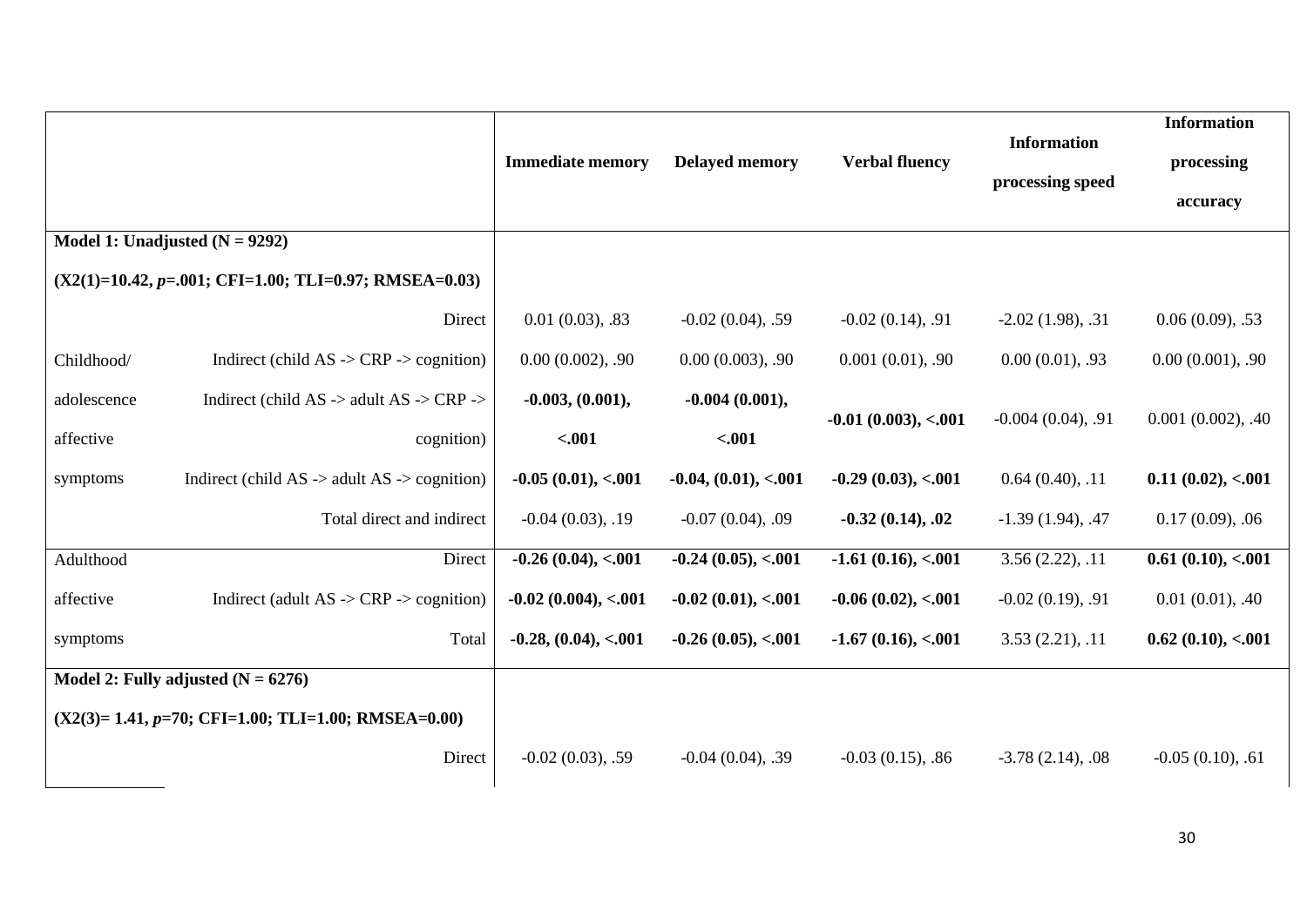|                                  | Indirect (child $AS \rightarrow CRP \rightarrow$ cognition)               | $0.00(0.002)$ , .85   | $0.001(0.002)$ , .85  | $0.001(0.004)$ , .85  | $-0.01(0.03)$ , .85 | $0.00(0.00)$ , .94    |
|----------------------------------|---------------------------------------------------------------------------|-----------------------|-----------------------|-----------------------|---------------------|-----------------------|
| Childhood                        | Indirect (child $AS \rightarrow$ adult $AS \rightarrow$ cognition)        | $-0.02(0.01), .16$    | $-0.003(0.01), .82$   | $-0.06(0.05), .21$    | 0.63(0.73), .39     | 0.07(0.03), .03       |
| affective                        | Indirect (child AS $\rightarrow$ adult AS $\rightarrow$ CRP $\rightarrow$ | $-0.001(0.00), .03$   | $-0.001(0.001), .03$  | $-0.002(0.001), .17$  | $0.01(0.02)$ , .49  | 0.00(0.001), .94      |
| symptoms                         | cognition)                                                                |                       |                       |                       |                     |                       |
|                                  | Total                                                                     | $-0.05(0.03), .12$    | $-0.07(0.04)$ , 0.9   | $-0.17(0.14), .24$    | $-3.99(2.10), .06$  | 0.04(0.10), .69       |
| Adulthood                        | Direct                                                                    | $-0.10(0.07), .16$    | $-0.02(0.09)$ , .82   | $-0.39(0.31), .21$    | 4.03(4.63), .39     | 0.47(0.21), .02       |
| affective                        | Indirect (adult $AS \rightarrow CRP \rightarrow$ cognition)               | $-0.01(0.003), .03$   | $-0.01(0.004), .03$   | $-0.01(0.01), .17$    | 0.08(0.11), .49     | 0.00(0.01), .94       |
| symptoms                         | Total                                                                     | $-0.22(0.04), < 0.01$ | $-0.24(0.05), < 0.01$ | $-0.92(0.18), < 0.01$ | $-1.32(2.58), .61$  | 0.55(0.12), < 0.01    |
| Sex                              |                                                                           | 0.28(0.04), < 0.01    | 0.47(0.05), < 0.01    | $-0.05(0.16), .74$    | 25.09(2.34), < 0.01 | 0.24(0.11), .02       |
| Education                        |                                                                           | 0.25(0.02), < 0.01    | 0.35(0.03), < 0.01    | 1.26(0.09), < 0.01    | 8.13(1.39), < 0.01  | $0.11(0.06)$ , 0.08   |
| Childhood cognition (maths)      |                                                                           | 0.06(0.01), < 0.01    | 0.06(0.01), < 0.01    | 0.27(0.04), < 0.01    | 1.12(0.54), .04     | $-0.05(0.02), .05$    |
| Childhood cognition (reading)    |                                                                           | 0.03(0.003), < .001   | 0.04(0.004), < 0.01   | 0.08(0.01), < 0.01    | 0.51(0.21), .02     | $-0.04(0.01), < 0.01$ |
| Childhood socioeconomic position |                                                                           | $-0.07(0.03), < 0.01$ | $-0.06(0.03), .06$    | $-0.67(0.11), < 0.01$ | $-2.68(1.55), .08$  | 0.02(0.07), .83       |
| Affective symptoms at age 50     |                                                                           | $-0.11(0.06)$ , 0.07  | $-0.20(0.08), .01$    | $-0.51(0.26), .05$    | $-5.34(3.78), .16$  | 0.08(0.17), .64       |

**Table 2:** Unadjusted and adjusted models showing direct, indirect and total associations between child and adult affective symptoms and midlife cognitive outcomes.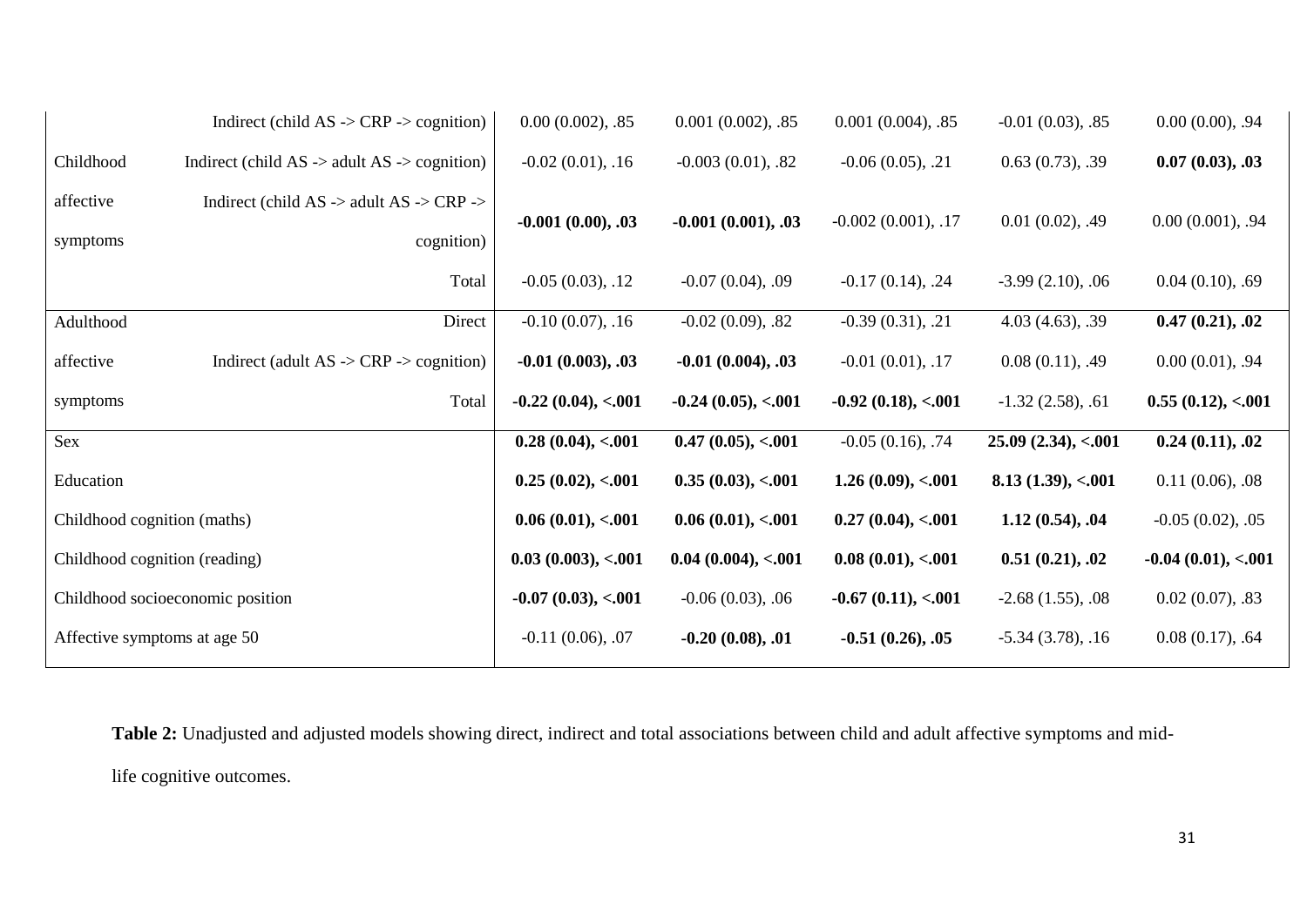|                                                                                 |          | <b>Immediate memory</b>                                 | <b>Delayed memory</b> | <b>Verbal fluency</b> | <b>Information</b><br>processing speed | <b>Information</b><br>processing accuracy |                     |
|---------------------------------------------------------------------------------|----------|---------------------------------------------------------|-----------------------|-----------------------|----------------------------------------|-------------------------------------------|---------------------|
| $N = 6276$ ; (X2 (1) = 0.98, p = .32; CFI = 1.00; TLI = 1.00;<br>$RMSEA = 0.00$ |          |                                                         |                       |                       |                                        |                                           |                     |
|                                                                                 |          | Direct                                                  | $-0.01(0.03)$ , .63   | 0.01(0.03), .77       | 0.04(0.03), .17                        | $-0.02(0.03), .57$                        | 0.03(0.03), .34     |
|                                                                                 | Age 7    | Indirect (AS -> CRP -> cognition)                       | $0.003(0.002)$ , .15  | $0.003(0.002)$ , .15  | 0.001(0.001), .27                      | 0.00(0.001), .53                          | 0.00(0.001), .93    |
|                                                                                 |          | Total                                                   | $-0.01(0.03)$ , .66   | 0.01(0.03), .76       | 0.04(0.03), .17                        | $-0.02(0.03)$ , .55                       | 0.03(0.03), .34     |
|                                                                                 |          | Direct                                                  | $0.02(0.03)$ , .66    | $-0.01(0.03), .79$    | $-0.06(0.03), .08$                     | 0.04(0.04), .32                           | $-0.02(0.04), .51$  |
|                                                                                 | Age 11   | Indirect (AS $\rightarrow$ CRP $\rightarrow$ cognition) | $-0.004(0.002)$ , 06  | $-0.004(0.002), .07$  | $-0.002(0.001), .21$                   | 0.001(0.001), .52                         | 0.00(0.001), .93    |
|                                                                                 |          | Total                                                   | 0.01(0.03), .72       | $-0.01(0.03)$ , .73   | $-0.06(0.03)$ , 0.08                   | 0.04(0.04), .30                           | $-0.02(0.04)$ , .51 |
|                                                                                 | Age 16   | Direct                                                  | $-0.003(0.03), .90$   | $-0.01(0.03), .81$    | 0.03(0.02), .16                        | $-0.04(0.03), .09$                        | $-0.02(0.03), .54$  |
|                                                                                 | (mother) | Indirect (AS -> CRP -> cognition)                       | $0.002(0.002)$ , .15  | $0.002(0.002)$ , .15  | $0.001(0.001)$ , .28                   | 0.00(0.001), .53                          | $0.00(0.001)$ , .93 |
| Affective<br>symptoms<br>at aeach<br>age                                        | rating)  | Total                                                   | $-0.002(0.03), .95$   | $-0.01(0.03), .85$    | $0.03(0.02)$ , .16                     | $-0.05(0.03), .08$                        | $-0.02(0.03), .54$  |
|                                                                                 | Age $16$ | Direct                                                  | $-0.02(0.01), .17$    | $-0.01(0.01), .37$    | $-0.04(0.01), .002$                    | $-0.01(0.01)$ , .49                       | 0.02(0.01), .22     |
|                                                                                 | (teacher | Indirect (AS $\rightarrow$ CRP $\rightarrow$ cognition) | $-0.001(0.001)$ , .45 | $-0.001(0.001)$ , .45 | $0.00(0.00)$ , .49                     | 0.00(0.00), .61                           | 0.00(0.00), .93     |
|                                                                                 | rating)  | Total                                                   | $-0.02(0.01)$ , .16   | $-0.01(0.01), .36$    | $-0.04(0.01), .002$                    | $-0.01(0.01), .50$                        | 0.02(0.01), .22     |
|                                                                                 |          | Direct                                                  | $-0.07(0.03), .01$    | $-0.04(0.03), .17$    | $-0.02(0.03), .51$                     | 0.03(0.03), .34                           | $-0.02(0.03)$ , .58 |
|                                                                                 | Age 23   | Indirect (AS -> CRP -> cognition)                       | $-0.001(0.002)$ , .69 | $-0.001(0.002)$ , .69 | $0.00(0.001)$ , .70                    | $0.00(0.00)$ , .73                        | 0.0(0.00), .93      |
|                                                                                 |          | Total                                                   | $-0.07(0.03), .01$    | $-0.04(0.03), .14$    | $-0.02(0.03)$ , .47                    | 0.03(0.03), .35                           | $-0.02(0.03), .58$  |
|                                                                                 |          | Direct                                                  | 0.03(0.03), .34       | 0.03(0.03), .32       | $-0.003(0.03), .94$                    | $0.00(0.04)$ , .99                        | $0.04(0.04)$ , .23  |
|                                                                                 | Age 33   | Indirect (AS -> CRP -> cognition)                       | $-0.002(0.002)$ , .46 | $-0.001(0.002)$ , .46 | $-0.001(0.001)$ , .50                  | $0.00(0.001)$ , .61                       | 0.00(0.00), .93     |
|                                                                                 |          | Total                                                   | 0.03(0.03), .47       | $0.02(0.03)$ , .48    | $-0.01(0.03), .79$                     | $-0.002(0.04)$ , .95                      | 0.04(0.04), .23     |
|                                                                                 | Age 42   | Direct                                                  | 0.01(0.03), .72       | 0.004(0.03), .90      | $-0.004(0.03), .90$                    | $-0.01(0.03), .77$                        | 0.04(0.03), .24     |